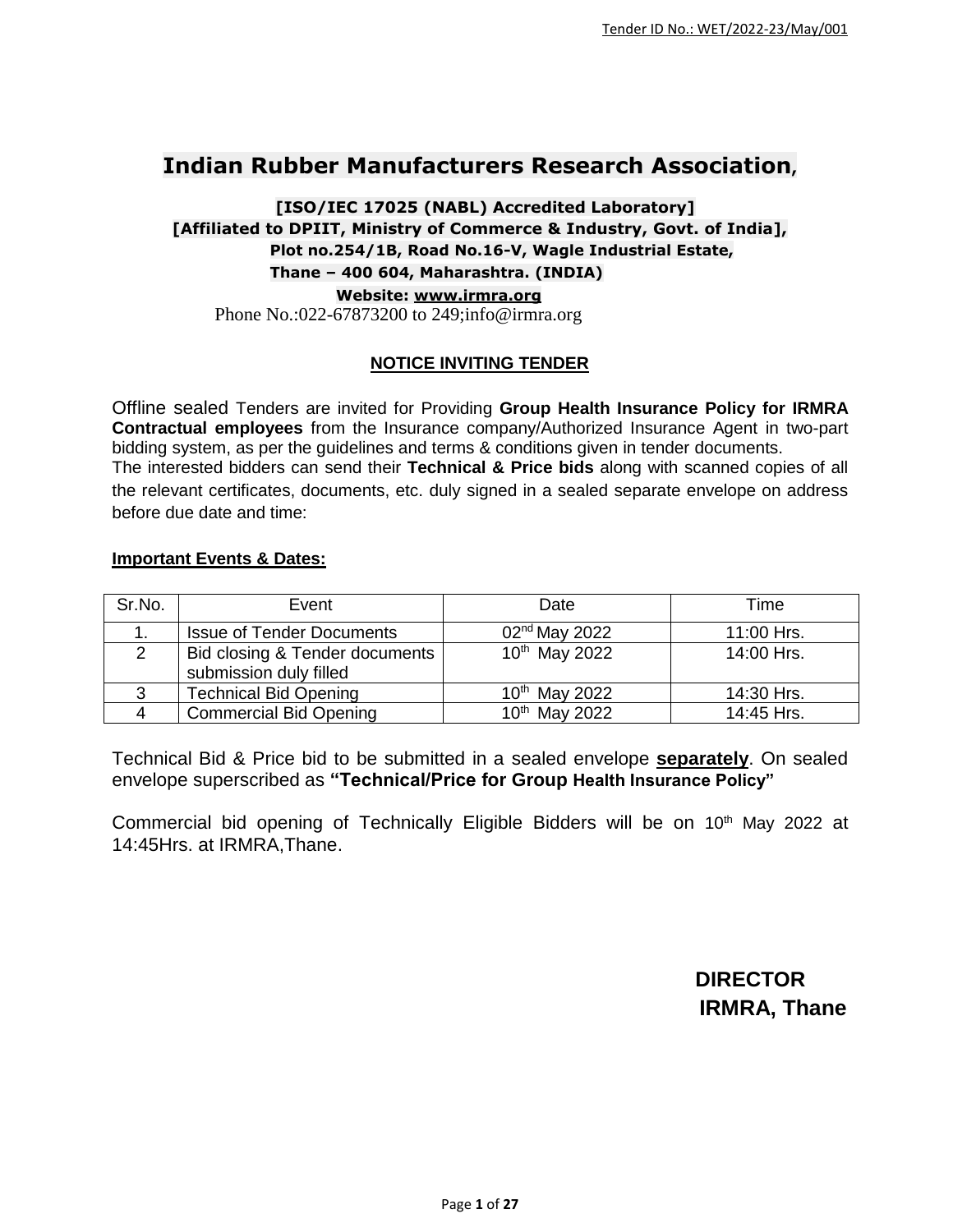# **INDEX**

| Sr. No. | <b>Subject</b>                                      | Page No.  |
|---------|-----------------------------------------------------|-----------|
|         |                                                     |           |
| 1.      | <b>Instructions to the Bidders</b>                  | $3 - 14$  |
| 2.      | <b>Terms and Conditions of the tender</b>           | $15 - 17$ |
| 3.      | <b>Details about Policy requirements</b>            | $18 - 19$ |
| 4.      | <b>Annexures</b>                                    |           |
|         | Declaration whether blacklisting or otherwise       | 20        |
| Ш       | <b>Performance Security Bond Form</b>               | 21        |
| Ш       | <b>Confidentiality Agreement</b>                    | 22        |
| IV      | <b>Bank Guarantee format for EMD</b>                | 23        |
| v       | <b>Letter of Acceptance</b>                         | 24        |
|         | Self-Declaration Certificate for Anti-Profiteering  |           |
| VI      | <b>Clause of GST</b>                                | 25        |
| VII     | <b>Certificate (Regarding share of land border)</b> | 26        |
| 5.      | <b>Price Bid Format</b>                             | 27        |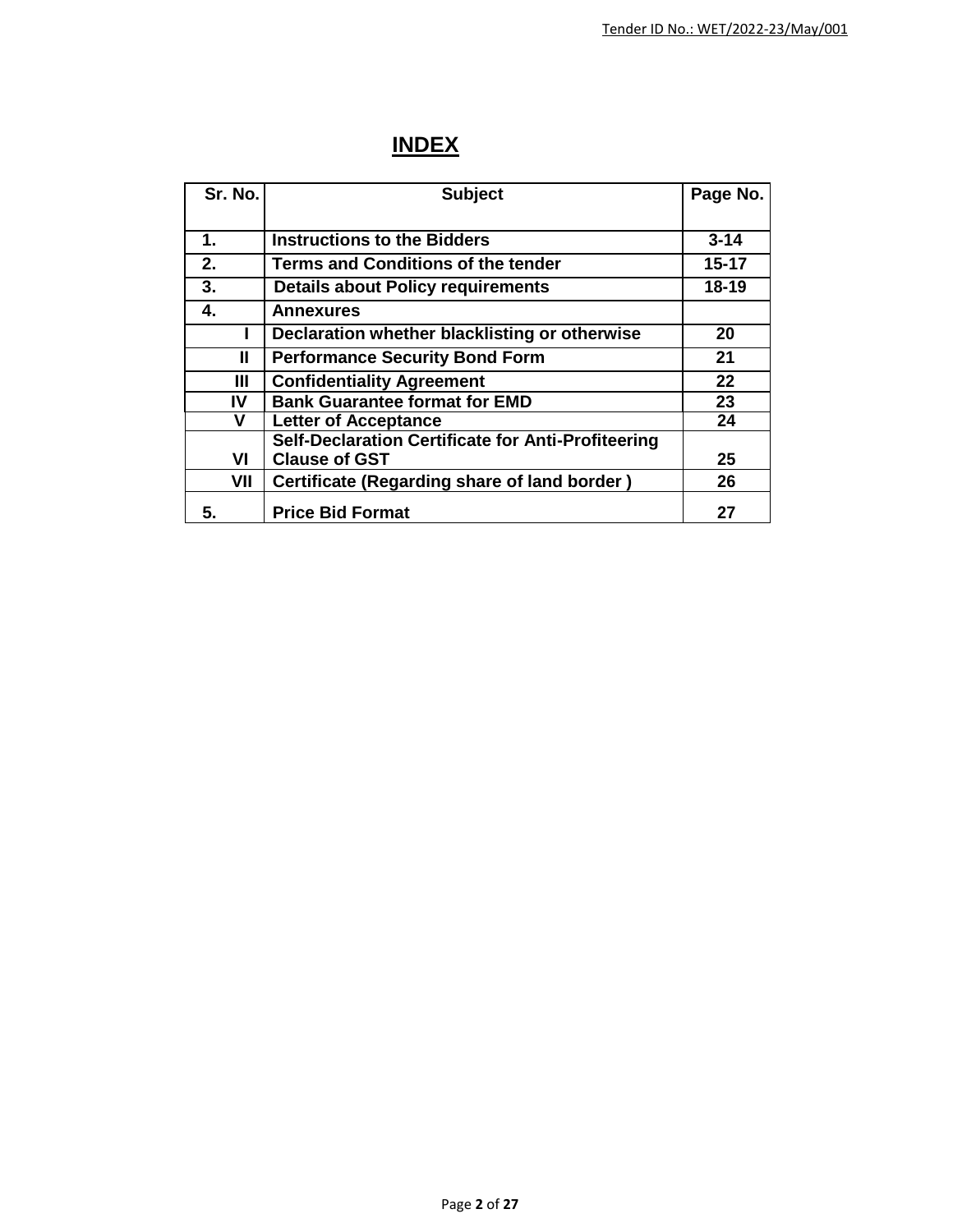## **INSTRUCTIONS TO THE BIDDERS**

## **1. Definitions**

- (i) ''The Purchaser' means I.R.M.R.A.
- (ii) "The bidder'' means the individual or firm who participates in this tender and submits bid
- (iii) "The supplier" means the individual or firm supplying the goods under the contract
- (iv) "The contract price" means the price payable to the supplier under the Purchase order for the full and proper performance of its contractual obligation.

**2.** The bidder(s) is/ are expected to examine all instructions, forms, terms & conditions contained in the bid document. Failure to furnish all information required as per the bid document or submission of bid not substantially responsive to the bid documents in every respect will be at the bidders' risk and may result in rejection of the bid.

## **3. Minimum Eligibility of the bidders**

Bidders should -

i) be company/firm/contactor must be engaged in providing Mediclaim insurance policy in India and having its office (head office/ regional/Branch Office) in India.

ii) have minimum three years of experience in providing Mediclaim insurance policy to the Departments/Ministries of the Government of India or to any reputed firm / company.

iii) have minimum turnover of Rs.14 lakhs per year during any of the last three years

iv) not have been blacklisted by the Departments / Ministries of the Govt. of India / PSUs. (Declaration has to submitted in the specified format in Annexure-I)

## **4. Documents / Certificates**

The bidders are required to submit technical bid attaching therewith photocopies of following documents (Documents in original should be produced for verification before signing of the agreement), failing which their bids may be summarily rejected and will not be considered any further or Purchasers decision will be final whether bid to be accepted or rejected:

a) Registration Certificate as per existing norms (indicating the legal status  $-$ Company/partnership firm/proprietorship concern, etc.)

b) Copy of GST Registration Certificates;

c) Copy of PAN Card;

d)Proof of experience of work completion with Government Departments (Copies of two Purchase Orders received from Govt. depts. / PSUs) or to any reputed firm.

e) Annexure- I,III,V,VI & VII to be submitted duly filled with technical bid.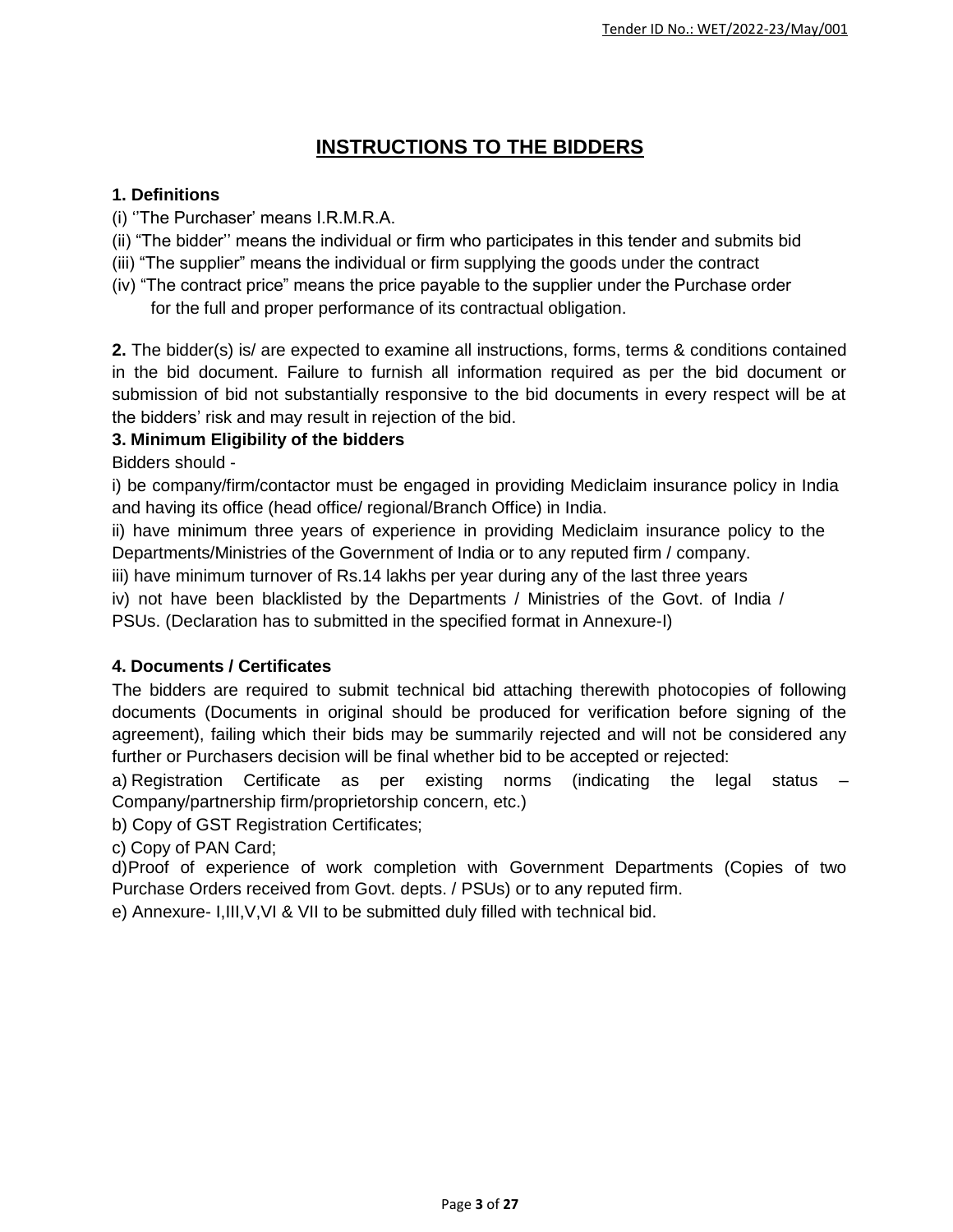### **4.1Export License – Not Applicable**

a) Bidder should categorically confirm the availability of export license from the government for exporting goods.

b) Please also indicate the status of export permit on the basis of present rules / regulations of your country and normal time frame to obtain such permit if an order is placed on you in near future and the time should be covered the delivery schedule indicated.

**5.** I.R.M.R.A. reserves the right to amend or withdraw any of the terms and conditions contained in the tender document or to reject any or all the tenders in whole or in part without giving any notice or assigning any reason thereof. Further Addendum/Corrigendum if any will be uploaded onto website of I.R.M.R.A only. The decision of I.R.M.R.A, in this regard, shall be final and binding on all participants/bidder.

## **6. Rejection of incomplete and conditional tenders**

The incomplete and conditional tenders will be rejected. Quoting unrealistic rates will be treated as disqualification. Bids sent by any other modes like FAX / E-mail will not be considered (unless they have been specially called for by these modes due to time constraint)

#### **7. Non-transferability**

This tender is non-transferable.

## **8. Details of Rate Contract with Departments/Ministries of the Government of India**

The bidders shall also inform whether any of the items/parts which the firm is quoting rates is/are covered under Rate Contract with Departments/Ministries of the Government of India. In case, the item is covered, the details as to the price, validity period, etc. may be furnished.

#### **9. Preparation of Bids**

## **i. Language of Bid**

The bid prepared by the bidders and all correspondence and documents relating to the bid exchanged by the bidder with the Purchaser shall be written in English only.

## **ii. Documents comprising the bid**

The bids prepared by the bidder shall comprise of (i) technical bid and (ii) the financial bid. i.e. two bid system. All the information/ documents sought should be provided with the technical bid. Technical bids will be opened on the time and date specified above. Commercial bid of only those firms will be opened whose technical bids are found complaint/suitable after technical evaluation is done by the buyer.

The financial bid shall specify the rates / prices only in the format shown in the financial bid/price schedule.

#### **N.B. All the documents attached with the bid must be legible and self-attested.**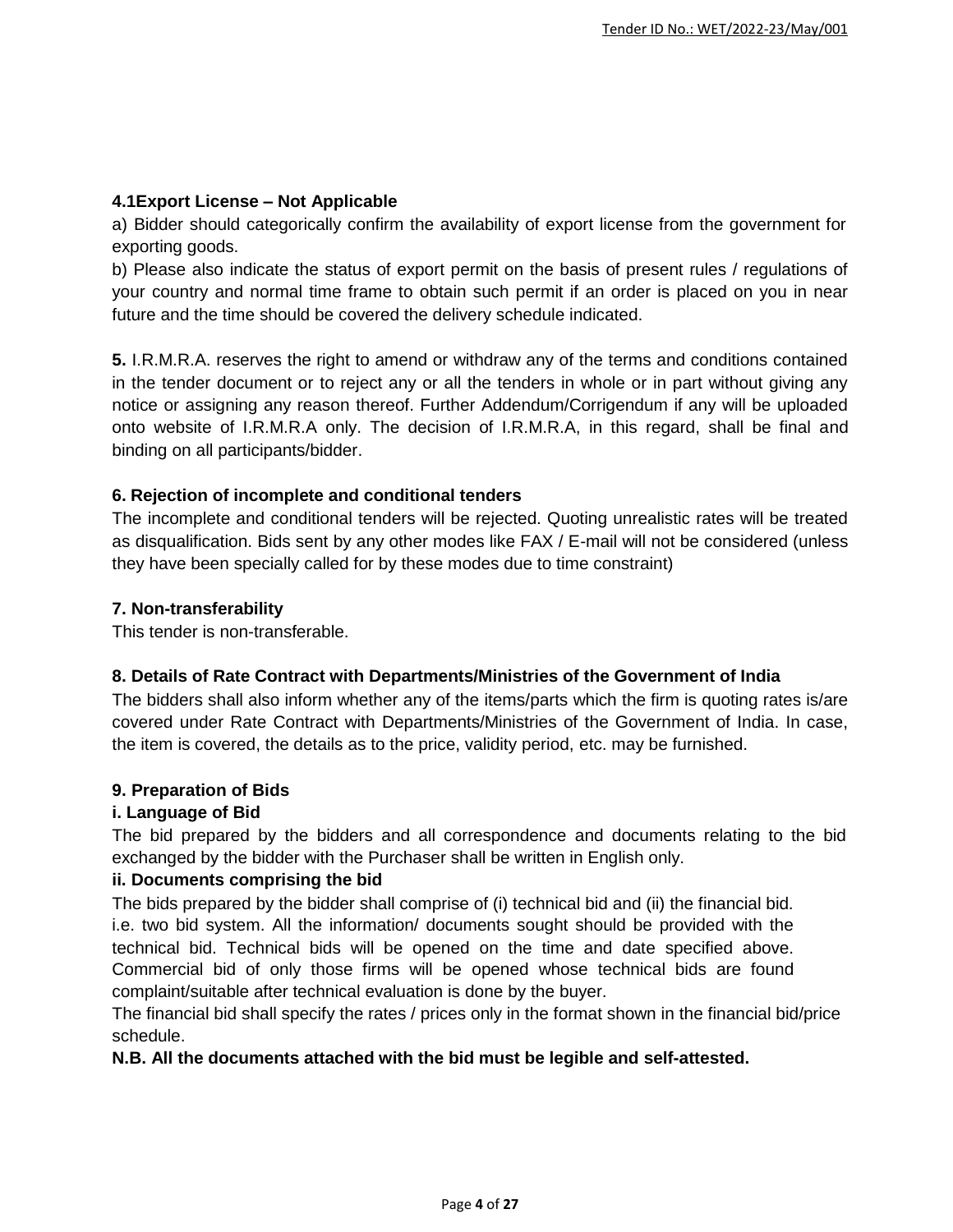#### **10. Bid Prices**

#### **10.1Price**

#### **Foreign Bidder: - Not applicable**

- a) The bidder is required to indicate price against individual terms. Prices quoted should be in the currency of the country of supply or any other convertible foreign currency too be specified by IRMRA in line with RBI/FEMA rules.
- b) Price confirmation:

Please confirm (as applicable) in your quotation that:

Kindly furnish the PO copy, if same item is procured by IRMRA other Divisions (if available)

The price quoted is your lowest export price and is the same as you would normally quote to Government Department & other favored customers.

#### c) Price Basis:

Price quoted should be CIF basis or any port in INDIA.

- d) Requested to include the Box charges / Packing Charges / Phytosanitary regulation charges in the unit quoted price if any (otherwise indicate separately charges for each item)
- e) Preferences will be given to firm prices. But should quoted prices be subject to variation, bidders are requested to give the following information:

The portion of the contract price which will be subject to such variation. A breakdown of this variable figure into i) labor ii) materials

An escalation formula should be given and escalation in price established with supporting documents. Price variation may be considered only if it occurs within the contractual delivery period.

A further breakdown of materials giving the main classes of material involved i.e. steel, nonferrous metal etc.

#### **f) Conversion rate of currency will be considered as on Price bid opening date.**

#### **Indian Bidder: -**

- g) Quoted prices are firm and fixed without any escalation till the execution of order.
- h) The bidder is required to indicate prices against individual items.
- i) Rate Contract in case Bidder has entered into Rate Contract with IRMRA, the Rate Contract Reference to be sent to IRMRA along with the quotation. Bidder is required to certify that prices quoted are the same as applicable to IRMRA and other Government Departments.
- j) Price confirmation:

Please confirm (as applicable) in your quotation that:

- $\Box$  Kindly furnish the PO copy, if same item is procured by IRMRA other Divisions (if available)
- $\Box$  The price quoted is your lowest export price and is the same as you would normally quote to Government Department & other favored customers.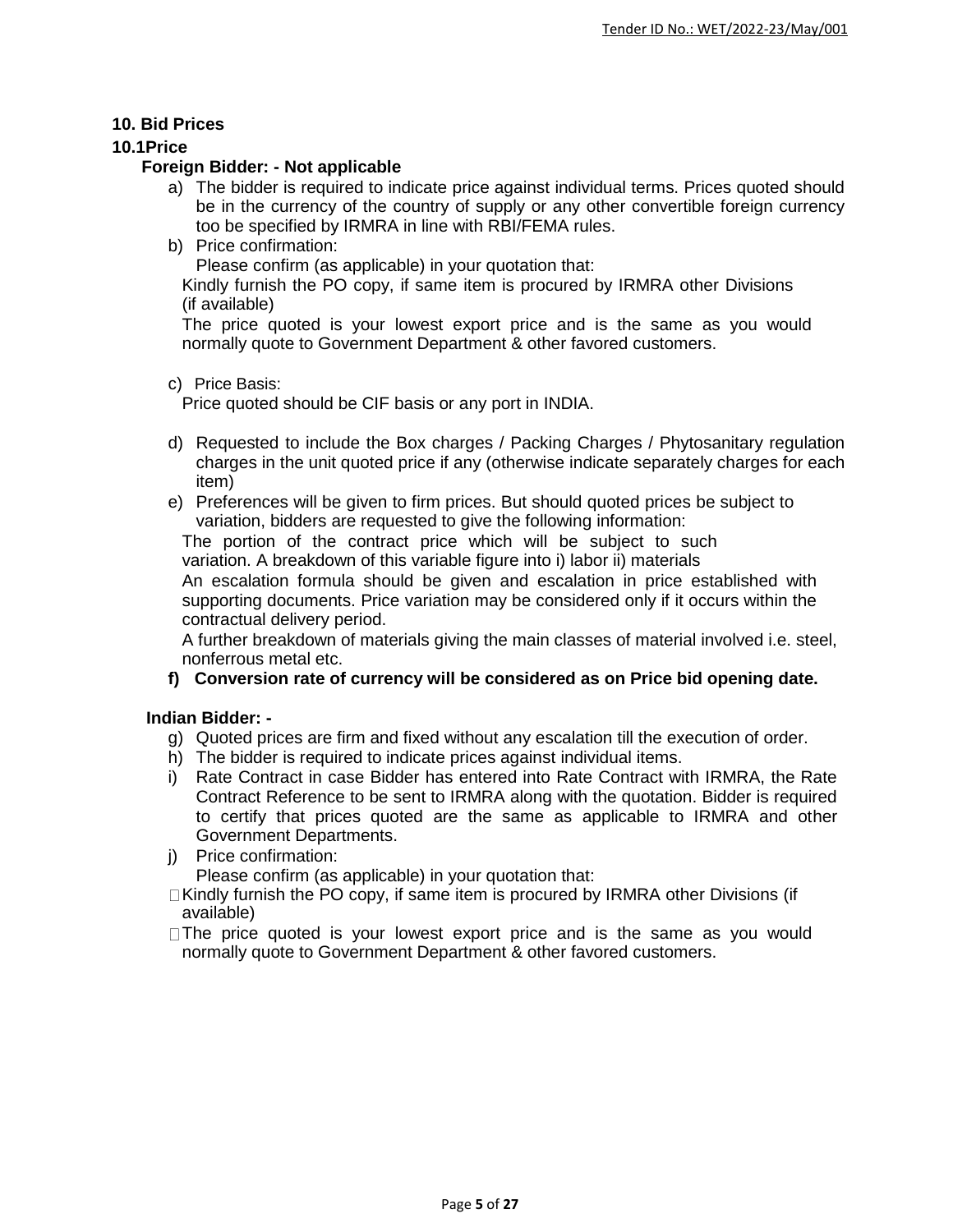- k) Pricing term: Price quoted should be on FOR Destination basis for delivery at IRMRA-Thane for Indian suppliers. Stores inclusive of all charges including transit insurance if require.
- l) In case of imported item is quoted by bidder the prices quoted should be in the currency of the country of supply. IRMRA reserves the right to avail Custom duty exemption on imported item.
- m) Tenderers should clearly mention whether the prices hold good when the full quantity of enquiry is not ordered but only a part of it. Unless otherwise mentioned, it would be assumed that the rates hold good even when lesser quantities than those enquired of are ordered. Any increase in prices at a later date for ordering lesser quantities will not be agreed to.

#### **11. Cost of Proposal**

It mandatory to indicate basic cost of the item and taxes applicable separately (Submit in commercial bid as per two bid system). Please indicate the taxes/duties separately if applicable. All quotations must be inclusive of door delivery charges till the consignee premises.

**11.1** The bidders are required to spell out the rate of GST in unambiguous terms; otherwise their offers will be loaded with the maximum rates of duties and taxes for the purpose of compensation of prices. If reimbursement of GST is intended extra over the quoted prices the bidder must specifically say so. In absence of such a stipulation it will be presumed that prices quoted are firm and final and no claim on account of such duties will be entertained after opening of the tender. If a bidder chooses to quote a price inclusive of any duty and does not confirm inclusive of such duty so included is firm and final, he should clearly indicate rate of such duty and quantum of GST included in the price. Failure to do so GST so may result in ignoring of such offers summarily. If a bidder is exempted from payment of Customs Duty up on any value of supplies from them, they should clearly state that no GST will be charged by them up to the limit GST of exemption which they may have. If any concession is available in regard to rate / quantum of Customs same will be charged. It should be brought out clearly. Stipulations like GST was presently not available to the bidder but if it becomes leviable later on ;will not be accepted unless in such cases it is clearly stated by the bidder that the excise duty will not be charged by him even if it becomes applicable latter on irrespective of the bidders who fail to which is normally Comply with this requirement their quoted prices shall be loaded with the quantum of excise duty applicable on the item in question for the purpose of comparing their prices with other bidders . The same logic applies with the Customs Duty and GST also.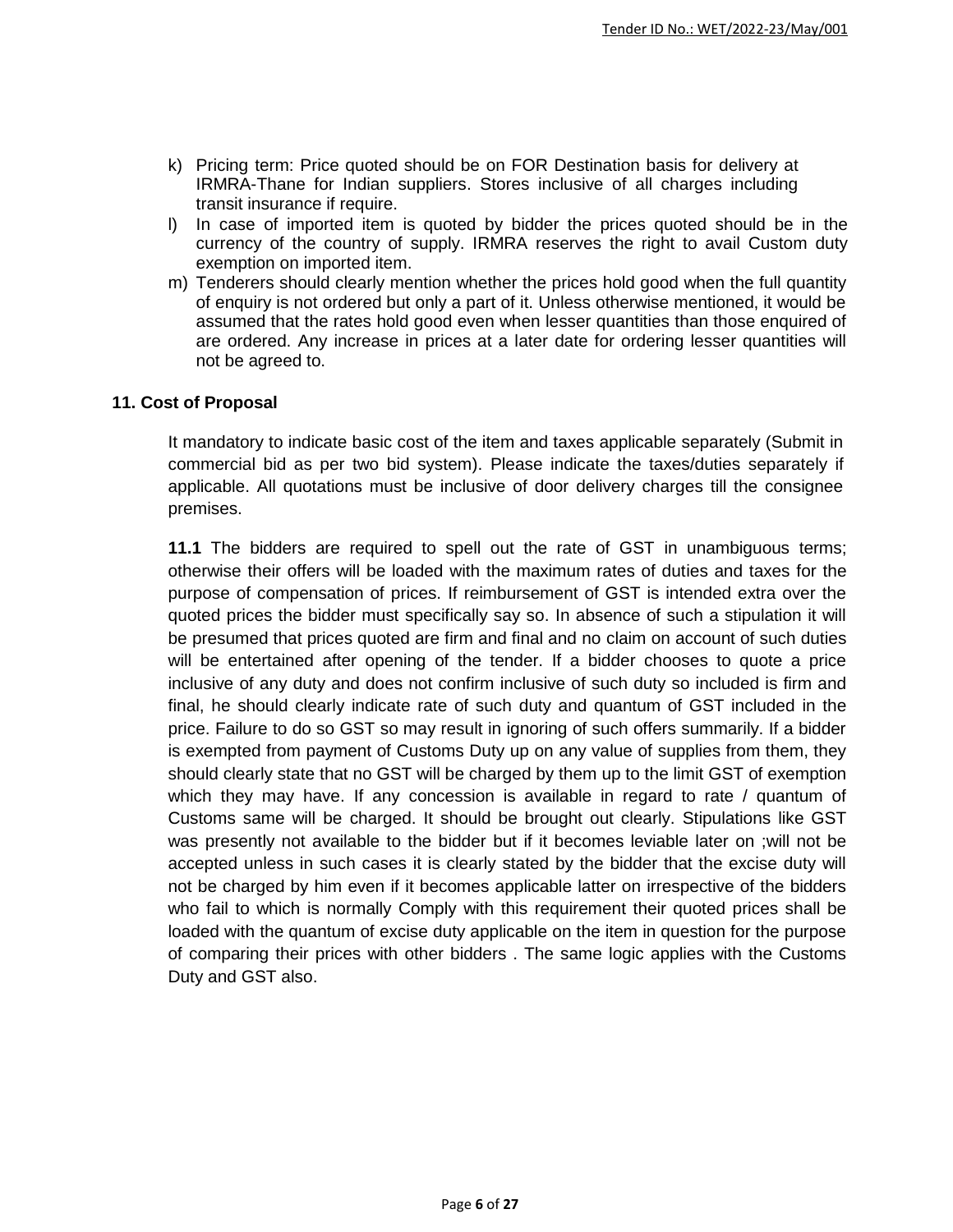**11.2** The lowest bid will be decided on the basis of lowest price quoted by the particular bidder as per the bidding format or as per lowest landed price to IRMRA

**11.3** If there is discrepancy in the unit price that is obtained by multiplying the unit price and quantity, the unit price will prevail and the total price will be corrected. If there is discrepancy between words and figures, the amount in words will prevail for calculating price.

**11.4** The lowest acceptable bid will be considered further for placement of contract/supply order after complete clarification and price negotiations as decided by the Buyer. The buyer will have right to award the contract to different bidders for being lowest in particular items. The buyer also reserves right to do Apportionment of Quantity, if it is convinced that lowest bidder is not in a position to supply full quantity in stipulated time.

**11.5** The rates/ prices should be quoted in INR/International Currency (if applicable) in words as well as figures. If bidder chooses to bid for less than four categories of items for which bids have been called, he has to quote for all the items contained in that particular category failing which the bid will be treated as" non-responsive".

11.6 Rates should be valid for one year from the date of signing of the agreement. Rates/prices should remain fixed during the entire period of the contract. i.e. one year and shall not be subject to variation on any account. However, in case of decrease in prices, the benefit shall be passed on to the Purchaser. No claim for compensation or loss due to fluctuations or any other reasons/ causes will be entertained. A bid submitted with an adjustable price quotation will be treated as non-responsive and will be rejected.

**11.7** Prices should be quoted on door delivery basis (IRMRA-Thane)

## **12. Bid Security/ Earnest Money Deposit (EMD)**

**12.1** EMD as per table below to be deposited by **NEFT to I.R.M.R.A. SB A/C No.:910020014172122, IFS Code: UTIB0000061 at Axis Bank Ltd. before 10.05.2022 up to 14.00 PM.**

| Sr. No.   Name of Equipment             | <b>EMD amount (INR.)</b> |
|-----------------------------------------|--------------------------|
| Providing Group Health insurance policy | 5000.00                  |

Vendor also needs to upload a soft copy of the Demand Draft / copy of NEFT receipt.

Vendor needs to send a covering letter mentioning about the payment details, Company Name, Address, Payment towards EMD Charges in either case of payment mode i.e. by Demand Draft / by NEFT; at below mentioned address:

M/s Indian Rubber Manufacturers Research Association (IRMRA),

Plot no.254/1B, Road No.16-V,

Wagle Industrial Estate, Thane – 400 604, Maharashtra (India).

Bidder can pay EMD through Bank Guarantee also. Bank Guarantee format as per Annex-IV.

Micro and Small Enterprises (MSEs) are exempted from depositing EMD as per Public

Procurement Policy for MSEs Order, 2012.Supporting documents to be provided/uploaded.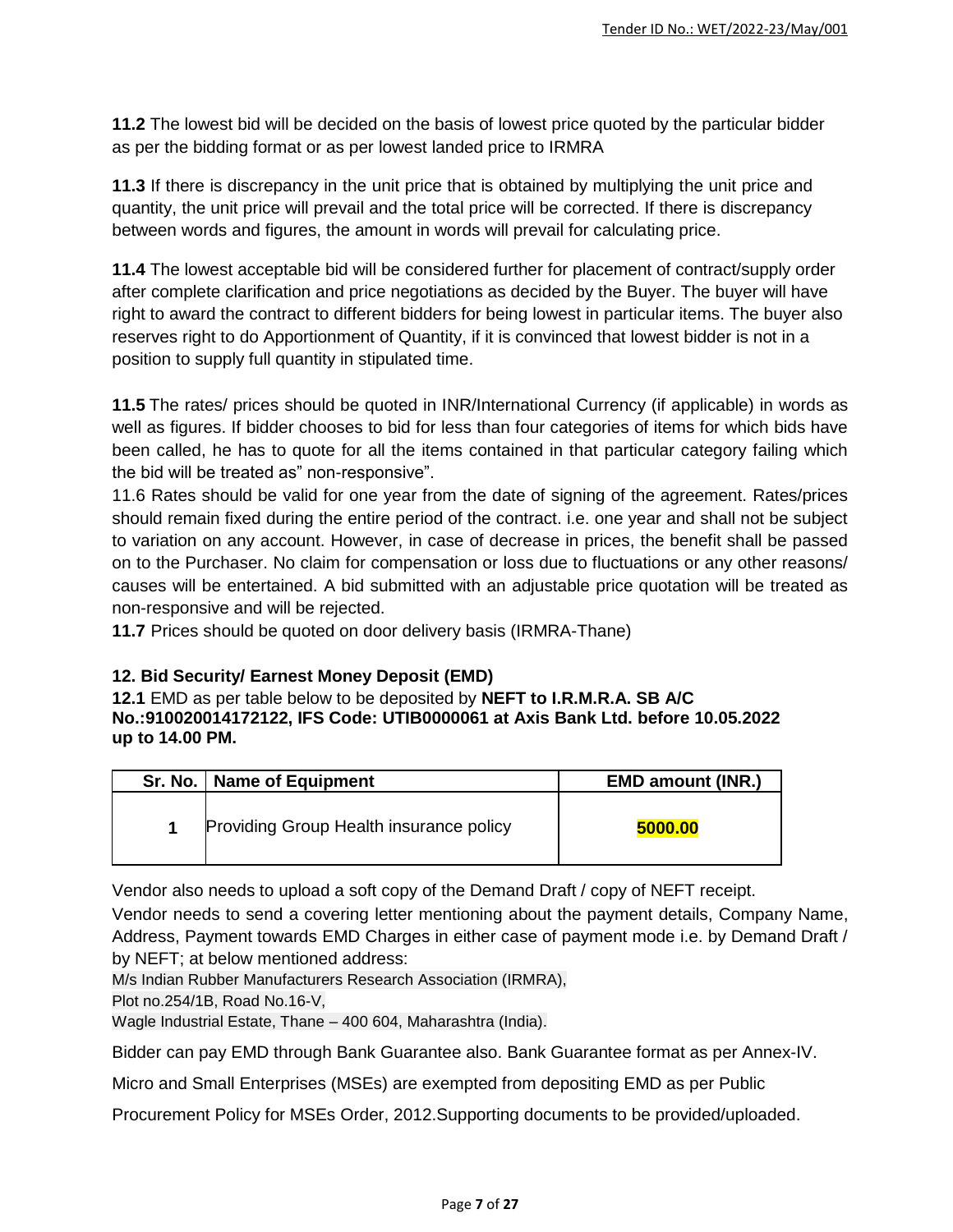**12.2** EMD shall remain valid for a period of **45 days** beyond the final validity period of bids (120 days)

**12.3** A bid received without Bid security (EMD) shall be rejected as non-responsive at the bid opening stage.

**12.4** EMD for lesser amount / EMD not submitted in the manner prescribed will be rejected and returned to the bidder.

**12.5** The submission of EMD is compulsory for all the Bidders and no exemption will be granted for submission of EMD in any case.

**12.6** The Bid EMD of the unsuccessful bidder will be discharged / returned to them within **30 days** after finalization and award of the contract without any interest.

**12.7** The bid EMD may be forfeited: -

a) If a bidder withdraws his bid during period of bid validity specified in the bid document

b) In the case of successful bidder, if the bidder fails to:

i. sign the contract

ii. Furnish the Performance security within the specified time in the document

#### **13. Bank Charges**

□ All Bank charges to Bidder account.

#### **14. Period of validity of bids**

The bid shall remain valid and open for acceptance for a period of 120 days from the last date fixed for receiving the same. A bid valid for a shorter period shall be rejected by the Purchaser as non-responsive.

#### **15. Deadline for submission of bids**

**15.1** Bids must be submitted on or before the prescribed date and time.

**15.2** No bids will be received/ accepted after the expiry of the prescribed date and time for submission of the bids.

#### **15.3** The Director**,** Indian Rubber Manufacturers Research Association may, at his

discretion, extend the deadline for submission of bids through the issuance of an amendment for the reasons mentioned therein in which case all rights and obligations of the Purchaser and the bidders previously subject to the deadlines shall thereafter be subject to the new deadline as extended.

**15.4** The responsibility for submission of the bids in time would rest with the bidder.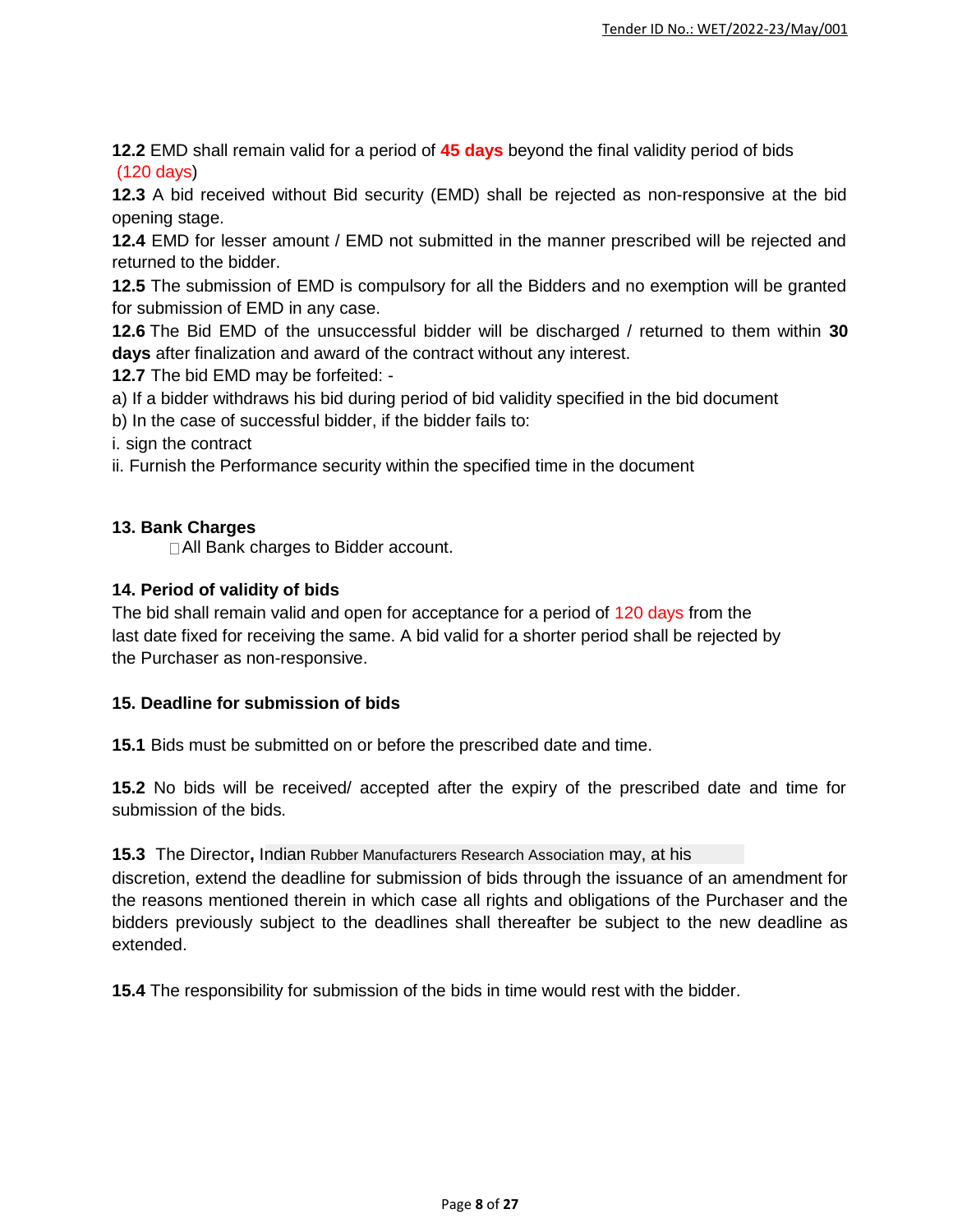#### **16 Bid Opening and Evaluation**

**16.1** Tender Committee shall examine/ evaluate the technical bids to determine whether they (i) fulfill the eligibility criteria, (iii) submitted the requisite documents (iii) meet the terms and conditions specified, (iv) complied with all the instructions contained therein, etc. For the purpose of this clause a substantially responsive bid is one which conforms to all the terms and conditions of the bid document without material deviation. Bidders may depute their representative, duly authorized in writing to attend the bid opening on the due date and time. Rates and important commercial terms of all bidders will be read out in front of the representatives of all bidders if available/present.

The event will not be postponed due to non – presence of your representative. If due to any exigency the due date for opening the bid is declared a closed holiday; the bid will be opened on the very next day at the same time or on any other day/time as intimated by the buyer.

**16.2** The financial bids of technically qualified bidders only will be recommended for opening and consideration.

**16.3** IRMRA shall evaluate the technical bids to determine whether they are complete, whether documents have been furnished, properly signed and whether the bids are generally in order.

**16.4** Prior to financial evaluation, the IRMRA will determine the substantial responsiveness of each bid to the bid document. For the purpose of this clause, a substantially responsive bid is one which conforms to all the terms, conditions and specifications of the bid documents without any deviation or reservation. The determination of bid's responsiveness shall be based on the contents of the bid itself without recourse to extrinsic evidence.

**16.5** A bid determined as substantially non responsive will be rejected by the IRMRA and shall not subsequent to the bid opening be made responsive by the bidder by correction of the nonconformity.

**16.6** The IRMRA shall shortlist those who are eligible and filed substantially responsive technical bids for opening of financial bid. The financial bids of unsuccessful bidders would not be opened. **16.7** The IRMRA may waive any minor infirmity or non-conformity or irregularity in a bid which does not constitute a material deviation, provided such waiver does not prejudice or affect the relative ranking of any bidder.

## **17. Award of Contract**

#### **Award Criteria**

The contract shall be awarded with the approval of the competent authority to the bidder/bidders whose bid has/have been determined to be eligible and to be substantially responsive to the bid documents and who has/have offered the lowest rate for one or more category of items for which bids are called provided further that the bidder has the capability and resources effectively to carry out the contract works. In other words, contract shall be awarded to the bidder for those category/categories only for which bidder has quoted the lowest rates; who also qualifies all the technical requirements.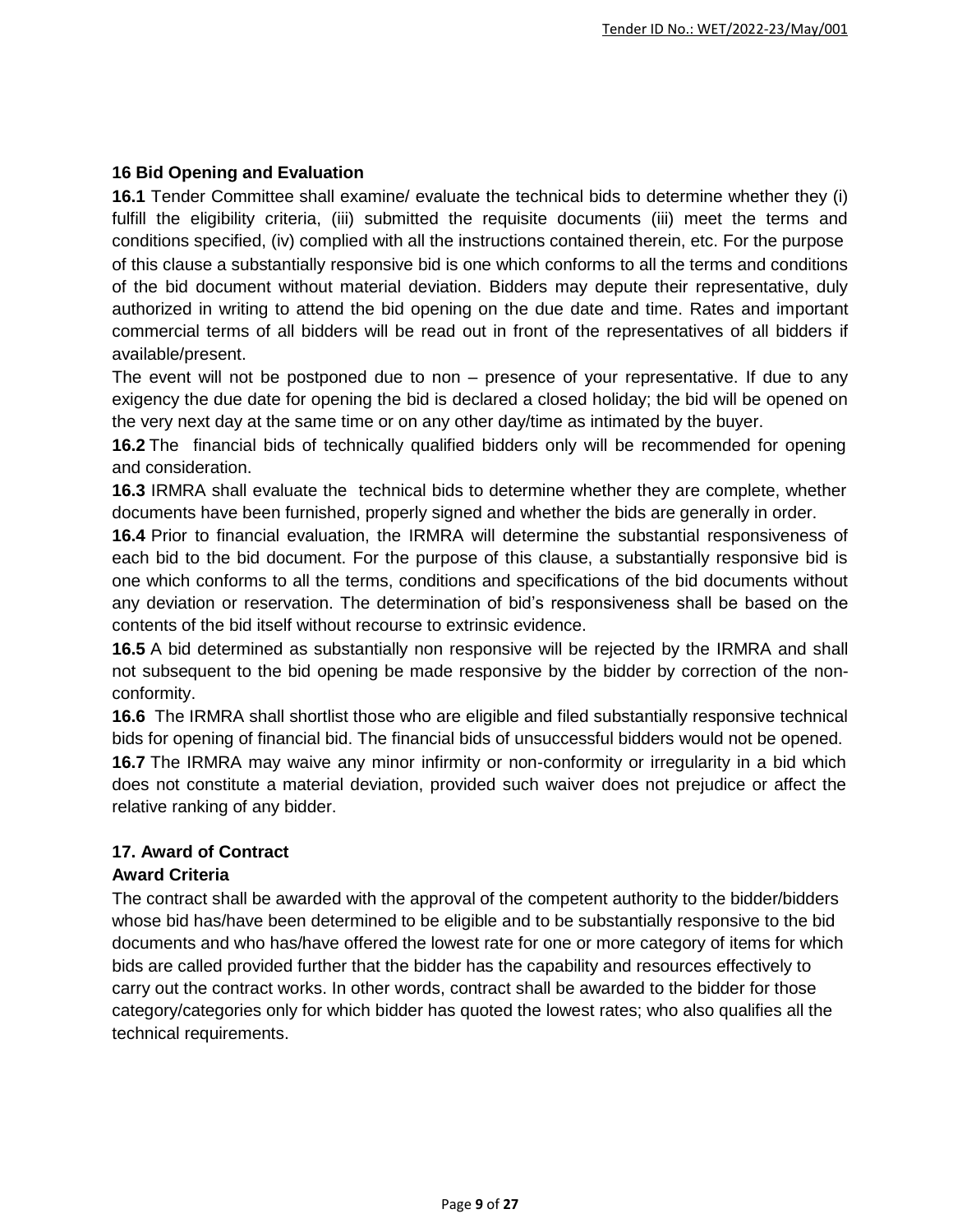#### **18. Right to accept / reject any or all Bids**

The Director, I.R.M.R.A reserves the right to accept or reject any bid including the lowest and to annul the bidding process and reject all bids, at any time prior to award of contract, without thereby incurring any liability to the affected bidder or bidders or any obligations to inform the affected bidder or bidders of the grounds for the said action.

#### **19. Consequences of Breach of Contract**

Risk Purchase in case the Supplier fails to execute the order either in terms of quality or in quantity, IRMRA reserves the right to procure from elsewhere at the risk and cost of the Supplier and any extra expenditure incurred due to this purchase is payable by the supplier.

#### **20. OEM certificate**-NA

If the bidder is not the OEM; the agreement certificate with the OEM for sourcing the spares shall be mandatory. However; where OEM does not exist minor aggregates and spares can be sourced from authorized vendors subject to the certificate of quality.

#### **21. Earliest year of manufacture**

Earliest acceptable year of manufacture is the year of purchase order.

#### **22. Quality**

Quality of the stores delivered according to the present contract shall correspond to the technical conditions and standards valid for the deliveries of the same stores for in the seller's country or specifications enumerated as per RFP and shall also include there in modifications to the stores suggested by the buyer. Such modifications will be mutually agreed to. The seller confirms that the stores to be supplied under this contract shall be a new i.e. not manufactured before the year of contract and shall incorporate all latest improvements and modifications thereto and spares of improved and modified equipment are backward integrated and interchangeable with same equipment supplied by the seller in the past any .The seller shall supply an inter changeability certificate along with the changed part numbers wherein it should be mentioned that the item would provide as much life as the original item.

#### **23. Inspection Authority - NA**

The inspection will be carried by the IRMRA Team /panel nominated by the IRMRA/PMC.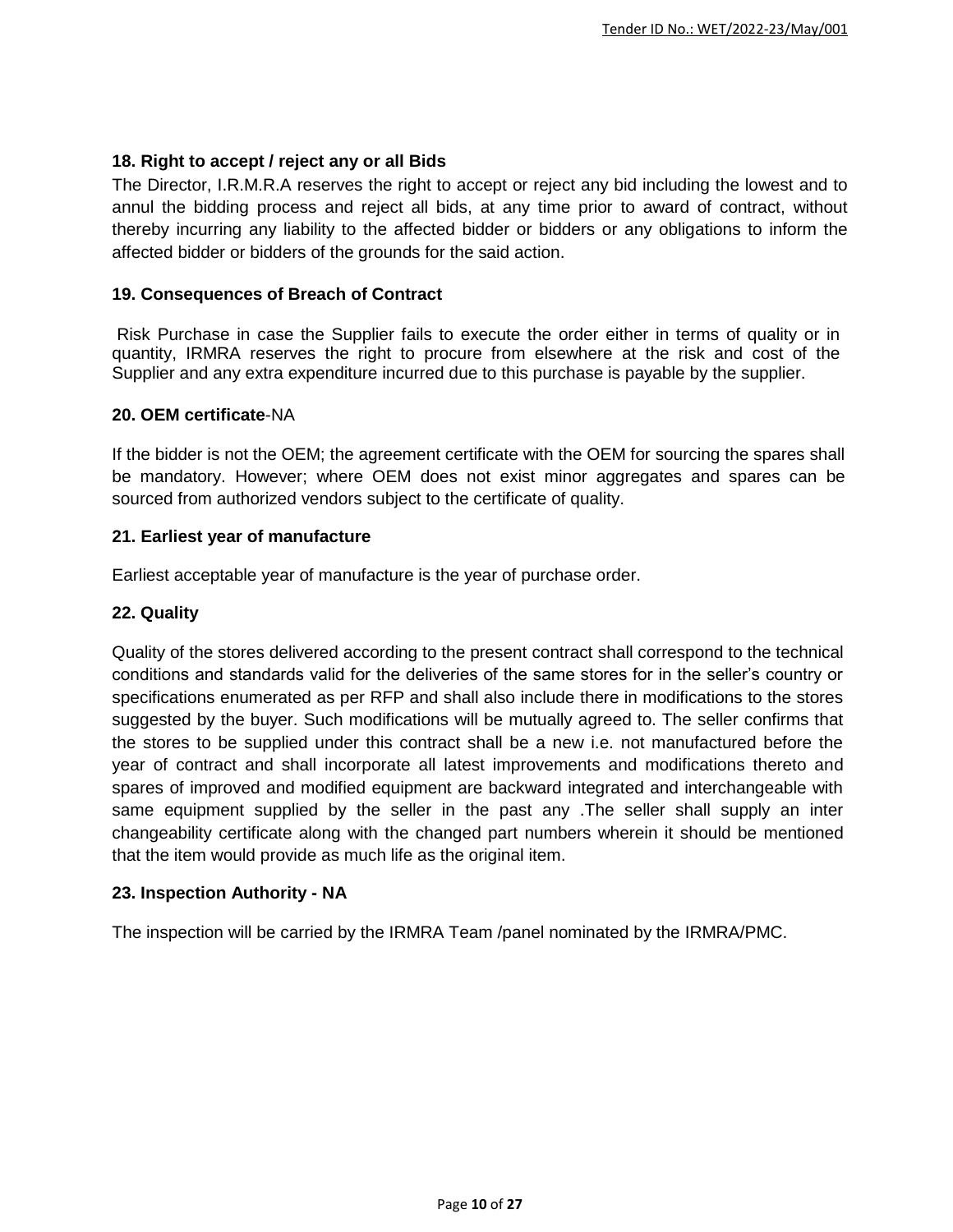### **24. Delivery and Transportation**

The delivery shall be affected on door delivery basis by Road at the Consignee premises. The date of delivery shall be the date on which the delivery is made at the consignee's site mentioned in the contract. The delivery shall be accompanied by the following documents:

- 1. Copy of Purchase Order or Contract.
- 2. Delivery challan, Invoice copy and transporter's/shipping documents
- 3. Inspection note where applicable or Warranty/Guarantee Certificate.
- 4. Packing list.

#### **25. Installation and Commissioning**

Where the system is being installed as retro-fitment, the complete installation and commissioning will be the responsibility of the supplier

#### **26. Warranty- NA**

Except as otherwise in the invitation tender, the seller hereby declares that the goods stores articles sold/supplied to the buyer under this contract shall be of the best quality and workmanship and new in all respects and shall be strictly in accordance with the specification and particulars contained/mentioned in contract.

The seller hereby guarantees the said goods /stores/articles would continue to confirm to the description and quality aforesaid for a period of twelve months from the date of delivery of the said goods/stores/articles to the buyer or fifteen months from the date of shipment/ dispatch from the seller's works whichever is earlier.

During warranty period seller should depute his technical team for free servicing quarterly.

#### **27. Annual Maintenance Contract – Not Applicable**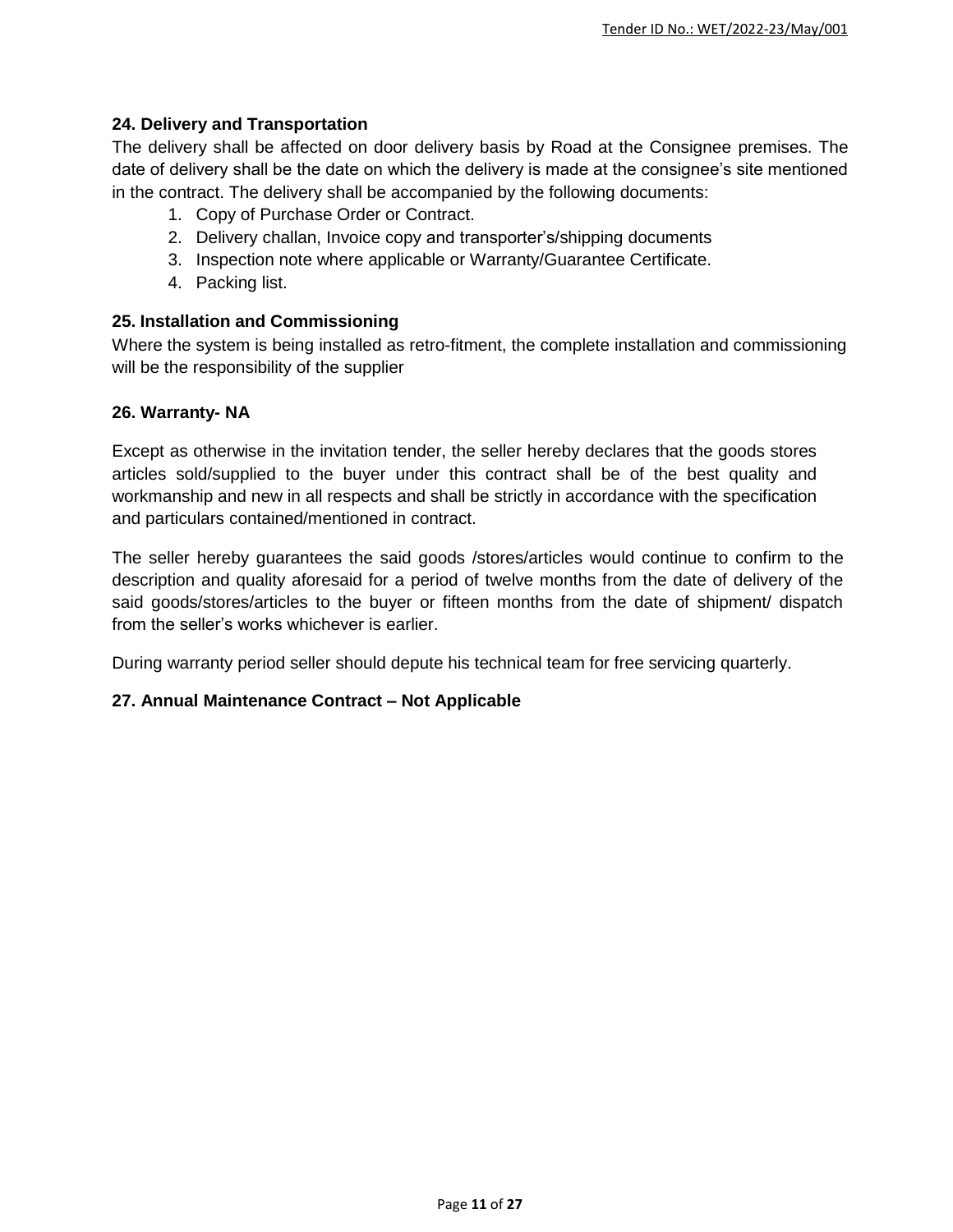#### **28. Samples of the items need for undertaking**

Bidders are requested to examine the instruments in respect of which examination of the samples is required before quoting the rates.

### **29. Confidentiality**

The supplier shall hold confidential technical data and information supplied by the purchaser or on behalf of the purchaser and shall not reproduce any such technical data or information or divulge the same to any third party without the prior written consent of the purchaser. The purchaser shall hold the confidential technical data and information supplied by the supplier or on behalf of the supplier and shall not reproduce any such technical data or information or divulge the same to any third party without the prior written consent of the supplier except as far as may be necessary to carry out its obligations under the contract. **(Refer Annexure – 3)**

#### **30. Please provide the following**

For foreign Bidders – **Not Applicable**

a) Company registration no.

b) Quality accreditation certificate

c) Sales tax certificate

For Indian Bidders

- d) GST No.
- e) Company registration no.
- f) Quality accreditation certificate.

31. All bidders have to mention country of origin of bidded items/Goods

32. For Foreign bidders IRMRA will not pay any commissions to their Indian Agent if any.

33. The Foreign OEM/Supplier can bid either directly or through it's Indian Agent but not by both ways. If the agent is bidding, it can bid only & only for one manufacturer. On non-fulfillment of the condition, the said bidder will be disqualified and their corresponding EMD will be forfeited.

34. Bidders/Firms are to be uploaded Letter of Acceptance as per Annex-V duly signed and stamped.

35. Bidders/Firms are to be uploaded Anti-Profiteering clause as per Rule 171 of GST Act as per Annex-VI duly signed and stamped.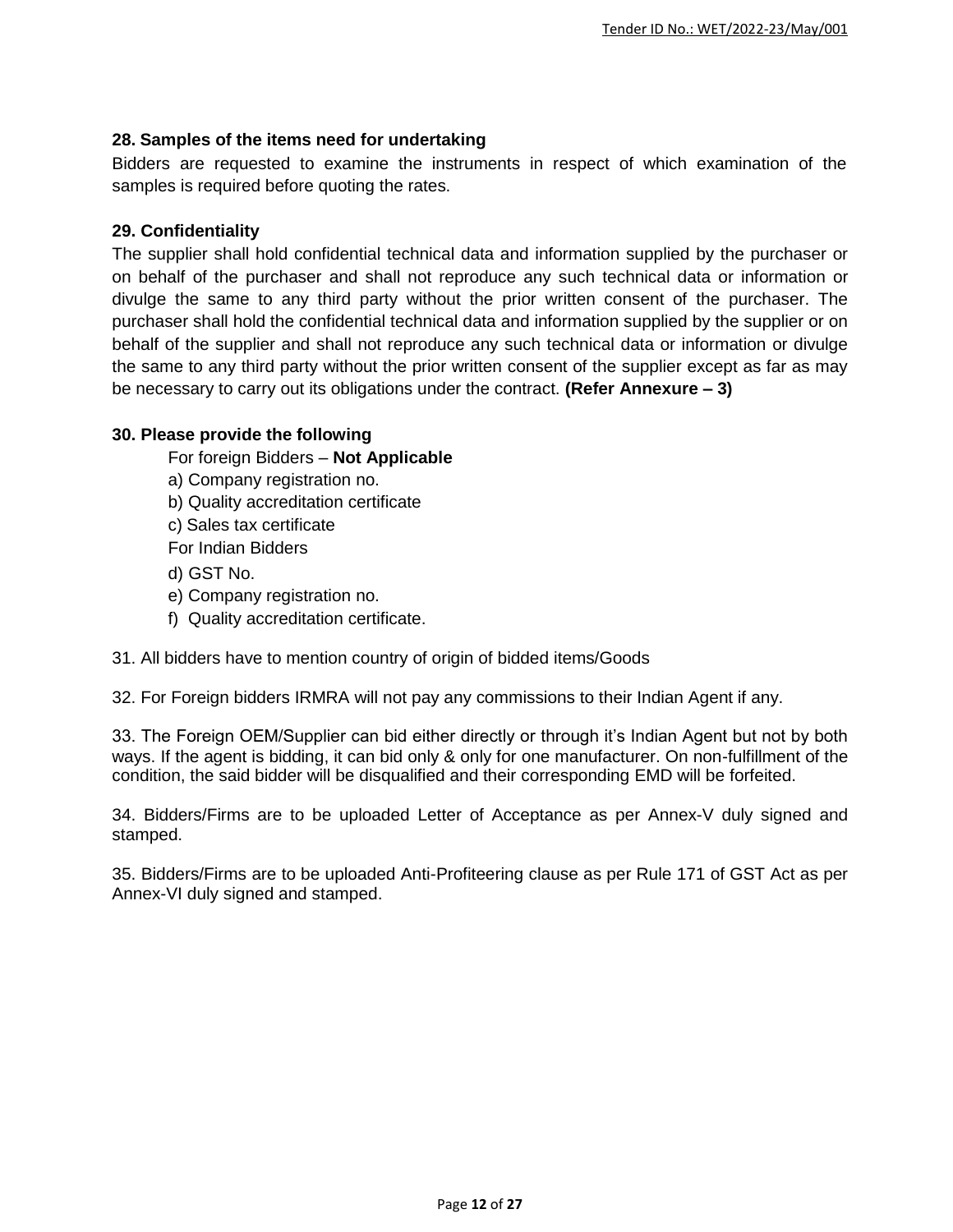- 36. Every bidder please note following important points
	- I. Any bidder from a country which shares a land border with India will be eligible to bid in this tender only if the bidder is registered with the Competent Authority, Competent Authority will be the Registration Committed constituted by the Department for Promotion of Industry and Internal Trade (DPIIT).This clause is not applicable to those countries(even if sharing a land border with India) to which the Government of India has extended lines of credit or in which the Government of India is engaged in development projects.
	- II. "Bidder" (including the term tenderer, consultant or service provider in certain contexts) means any person or firm or company, including any members of a consortium or joint venture (that is an association of several persons, or firms or companies), every artificial juridical person not falling in any of the descriptions of bidders stated hereinbefore, including any agency branch or office controlled by such person, participating in a procurement process.
	- III. "Bidder from a country which shares a land border with India " for the purpose of this clause means:
		- a. An entity incorporated, established or registered in such a country; or
		- b. A subsidiary of an entity incorporated, established or registered in such a country; or
		- c. An entity substantially controlled through entities incorporated, established or registered in such a country; or
		- d. An entity whose beneficial owner is situated in such a country; or
		- e. An Indian(or other) agent of such an entity; or
		- f. A natural person who is a citizen of such a country; or
		- g. A consortium or joint venture where any member of the consortium or joint venture falls under any of the above
	- IV. The beneficial owner for the purpose of (iii) above will be as under:

1. In case of a company or Limited Liability Partnership, the beneficial owner is the natural person(s), who, whether acting alone or together, or through one or more judicial person, has a controlling ownership interest or who exercises control through other means.

Explanation-

 a. "Controlling ownership interest" means ownership of or entitlement to more than twenty-five percent of shares or capital or profits of the company;

 b. "Control" shall include the right to appoint majority of the directors or to control the management or policy decisions including by virtue of their shareholding or management rights or shareholders agreements or voting agreements;

 2. In case of a partnership firm, the beneficial owner is the natural person(s) who, whether acting alone or together, or through one or more juridical person, has ownership of entitlement to more than fifteen percent of capital or profits of the partnership;

 3. In case of an unincorporated association or body of individuals, the beneficial owner is the natural person(s),who, whether acting alone or together, or through one or more juridical person, has ownership of or entitlement to more than fifteen percent of the property or capital or profits of such association of body of individuals;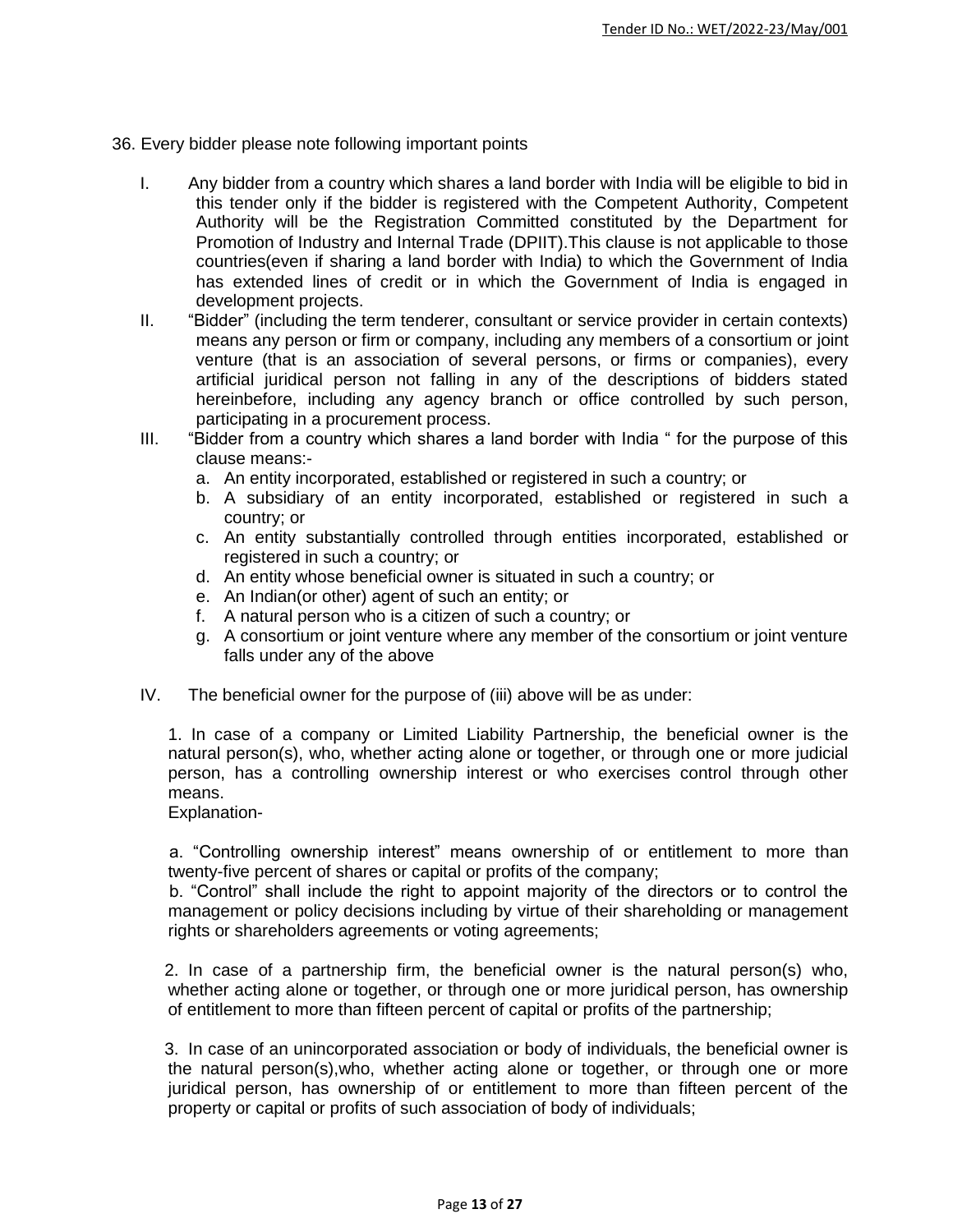4. Where no natural person is identified under (1) or (2 or (3) above, the beneficial owner is the relevant natural person who holds the position of senior managing official;

 5. In case of trust, the identification of beneficial owner(s) shall include identification of the author of the trust, the trustee, the beneficiaries with fifteen percent or more interest in the trust and any other natural person exercising ultimate effective control over the trust through a chain of control of ownership.

- V. An agent is a person employed to do any act for another, or to represent another in dealings with third person.
- VI. The successful bidder shall not be allowed to sub-contract works to any contractor from a country which shares a land border with India unless such contractor is registered with the Competent Authority.(This is applicable for Tender for Works Contracts, including Turnkey Contracts).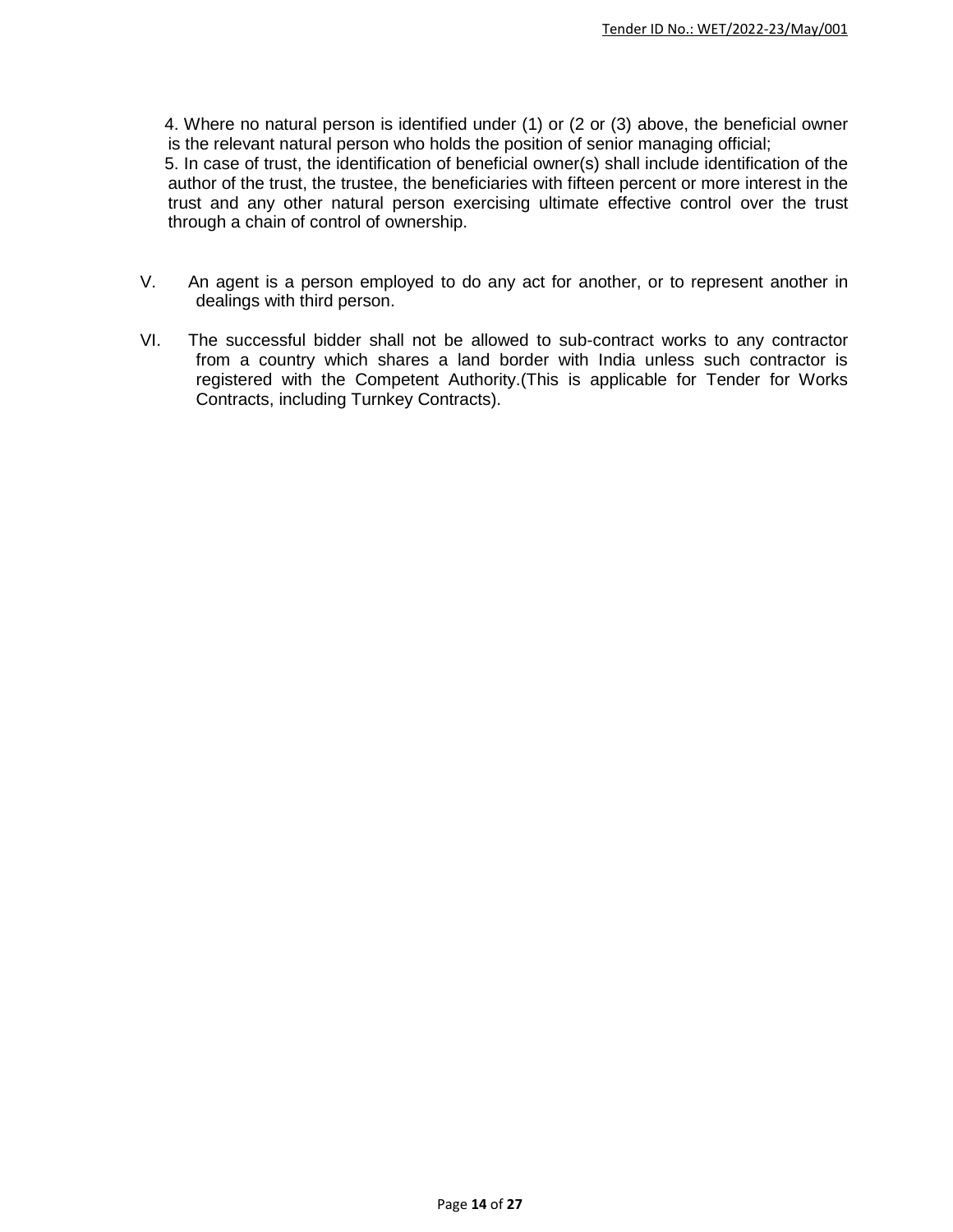# **TERMS AND CONDITIONS OF THE TENDER**

## **1. Application**

The general conditions shall apply in contracts made by the Purchaser for the procurement of Goods.

## **2. Standards**

**2.1** The goods supplied under this contract shall conform to the standards prescribed specifications mentioned there against the goods in the financial bid.

**2.2** The bidder should furnish the full specification of the goods such as **weight, dimensions, unit, length, colour/ shade, make/ brand etc.** offered in the tender. No change shall be permitted after opening of bids.

## **3. Performance Security Deposit (PSD) - NA**

**3.1.** PSD @ 5% of total value of contract will have to be made **within 21 days** of receipt of the communication of the selection of the bid or 5% will be deducted from the RA Bills.

**3.2.** PSD shall be in the form of Bank Guarantee from a Nationalized Bank and in the form provided in the **Annexure-2**

**3.3** The PSD should remain **valid** for a period of **sixty days** beyond the date of completion of all contractual obligations by the supplier including warranty/guarantee obligation, if any. EMD will be refunded to the successful bidder on receipt of performance security.

**3.4** PSD can be withheld or forfeited in full or in part in case the supply order is not executed satisfactorily within the stipulated period.

## **4. Liquidated damages - NA**

If the supplier fails to deliver the store or any consignment thereof within the period prescribed for delivery, the purchaser shall be entitled to recover 0.5% per week of the value of the delayed supply with reference to the delivery date given in the Purchase Order with a maximum of 10% of total value.

## **5. Force Majeure.**

If, at any time, during the continuance of this contract, the performance in whole or in part by either party of any obligation under this contract in prevented or delayed by reasons of any war of hostility, acts of the public enemy, civil commotion, sabotage, fires, floods, explosions, epidemics, quarantine restrictions, strikes, lockouts or act of God (hereinafter referred to as events) provided notice of happenings of any such eventuality is given by either party to the other within 21 days from the date of occurrence thereof, neither party shall due to such event be entitled to terminate this contract nor shall either party have any claim for damages against other in respect of such nonperformance or delay in performance, and deliveries under the contract shall be resumed as soon as practicable after such an event come to an end or cease to exist, and the decision of the Purchaser as to whether the deliveries have been so resumed or not shall be final and conclusive. Further that if the performance in whole or part any obligation under this contract is prevented or delayed by reasons of any such event for a period exceeding 60 days, either party may, at its option, terminate the contract.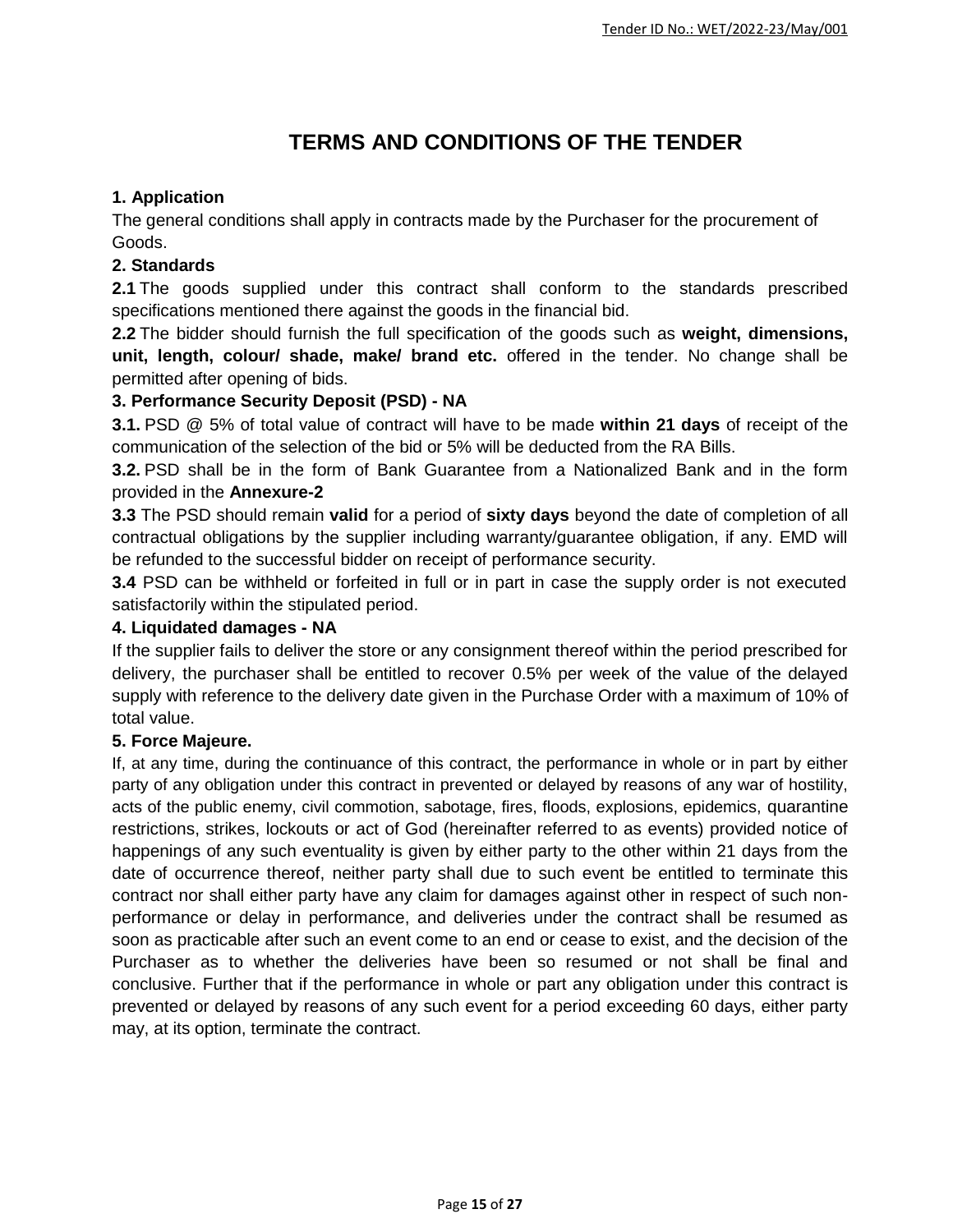### **6. Termination for Default**

**6.1** The Purchaser may, without prejudice to any other remedy for breach of contract, by written notice of default, sent to the supplier, terminate this contract in whole or in part ,if a) the supplier fails to deliver any or all the goods/items within the time period(s) specified in the P.O., or any extension thereof granted by the purchaser;

b) Supplier fails to perform any other obligation(s) under the Contract; and

c) Supplier, in either of the above circumstances, does not remedy his failure within a period of 15 days (or such longer period as the purchaser may authorize in writing) after receipt of the default notice from the purchaser.

**6.2** In the event the purchaser terminates the contract in whole or in part pursuant to Para 6.1 the purchaser may procure, upon such terms and in such manner as it deems appropriate, goods similar to those undelivered and the supplier shall be liable to the Purchaser for any excess cost for such similar goods. However, the supplier shall continue the performance of the contract to the extent not terminated.

#### **7. Termination for Insolvency**

The Purchaser may at any time terminate the Contract by giving written notice to the supplier, without compensation to the supplier. If the supplier becomes bankrupt or otherwise insolvent as declared by the competent court provided that such termination will not prejudice or affect any right of action or remedy which has accrued or will accrue thereafter to the purchaser.

#### **8. Set Off**

Any sum of money due and payable to the supplier (including Performance Security Deposit refundable to him) under this contract may be appropriated by the purchaser or the I.R.M.R.A or any other person(s) contracting through the Purchaser and set off the same against any claim of the Purchaser or I.R.M.R.A or such other person or person(s) for payment of sum of money arising out to this contract or under any other contract made by the supplier with the Purchaser or I.R.M.R.A or such other person(s) contracting through the I.R.M.R.A.

#### **9. Settlement of disputes**

All disputes, differences and questions arising out of or in any way touching or concerning this agreement or subject matter thereof or the representative rights, duties or liability of the parties shall be referred to the sole arbitration of the **"The Director, IRMRA"** or any person nominated by him. The arbitration shall be in accordance with the Arbitration and Conciliation Act, 1996. The arbitrator shall be entitled to extend the time of arbitration proceedings with consent of the parties. No part of the agreement shall be suspended on the ground of pending arbitration proceedings.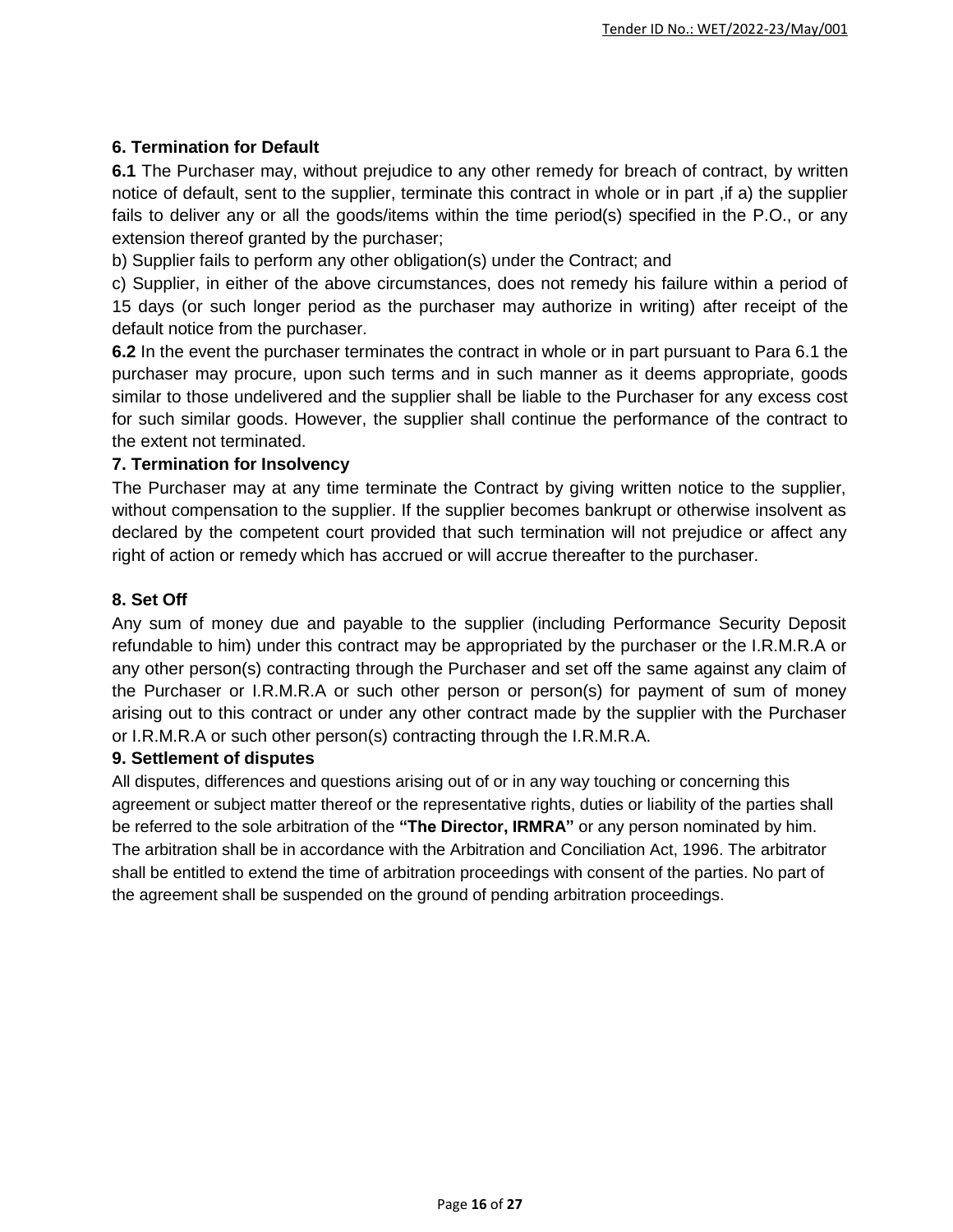## **10. Mode of Payment.**

100% Advance Payment.

### .**11. Change in quantity.**

Quantity given in the financial bid is approximate. It may likely to vary.

### **12. Purchaser's Rights**

**12.1** The I.R.M.R.A reserves the right to accept/reject any or all the Bids in whole or in part or cancel the Tender without assigning any reason whatsoever.

**12.2** The I.R.M.R.A reserves the right to award the contract to more than one Bidder.

**12.3** The I.R.M.R.A reserves the right to relax/withdraw any of the terms and conditions mentioned in the Tender Document so as to overcome any problem encountered during the selection of the bidders and also during the course of the execution of the contract.

**12.4** If a firm after award of the contract violates any of the terms and conditions, fails to honor its bid without sufficient grounds and within reasonable time it shall be liable for blacklisting for a suitable period. EMD/performance security shall be forfeited.

12.5 If required IRMRA can shift machine/tendered item to our any center located in INDIA

## **13. Delivery**

**13.1** The delivery of the product has to be as per the schedule mentioned in the Purchase Order; else the material will be procured from other sources and the difference of cost, if any, will be recovered from Performance Security Deposit (PSD) by issuing notice and necessary action for **blacklisting** the firm will also be taken for Indian bidders.

13.2 The Inspection Team of I.R.M.R.A shall inspect the items on receipt to examine whether the items supplied are in conformity with the sample approved in terms of quality, specifications, dimensions, etc. before issuance of the same to the officers/ staff of the Purchaser for Indian bidders only and foreign bidders to produce self-certification . In case the inspection team rejects the consignment for not conforming to the approved sample the supplier has to replace the consignment ensuring conforming to the approved sample within the given time.

## **14. Penalty for subpar / inferior quality.**

**14.1** If it is found that items are fake or of subpar quality and not conforming to the required specifications, the firm, will not have to replace the fake/subpar items with genuine ones; cost for the same will be borne by the vendor but they will also be liable to be blacklisted.

**14.2** If the selected bidder/firm does not supply the items/ does not make available within the stipulated period as may be indicated by the Purchaser, the Purchaser reserves the right to arrange the supply from another firm and the bidder will have to reimburse the additional expenditure, if any, incurred by the purchaser and the PSD submitted by the bidder will be forfeited.

## **15. Acceptance of Tender Documents:**

The bidder who successfully submitted Tender, it is presumed that the said bidder accepted terms and conditions of tender documents and/or any corrigendum if any.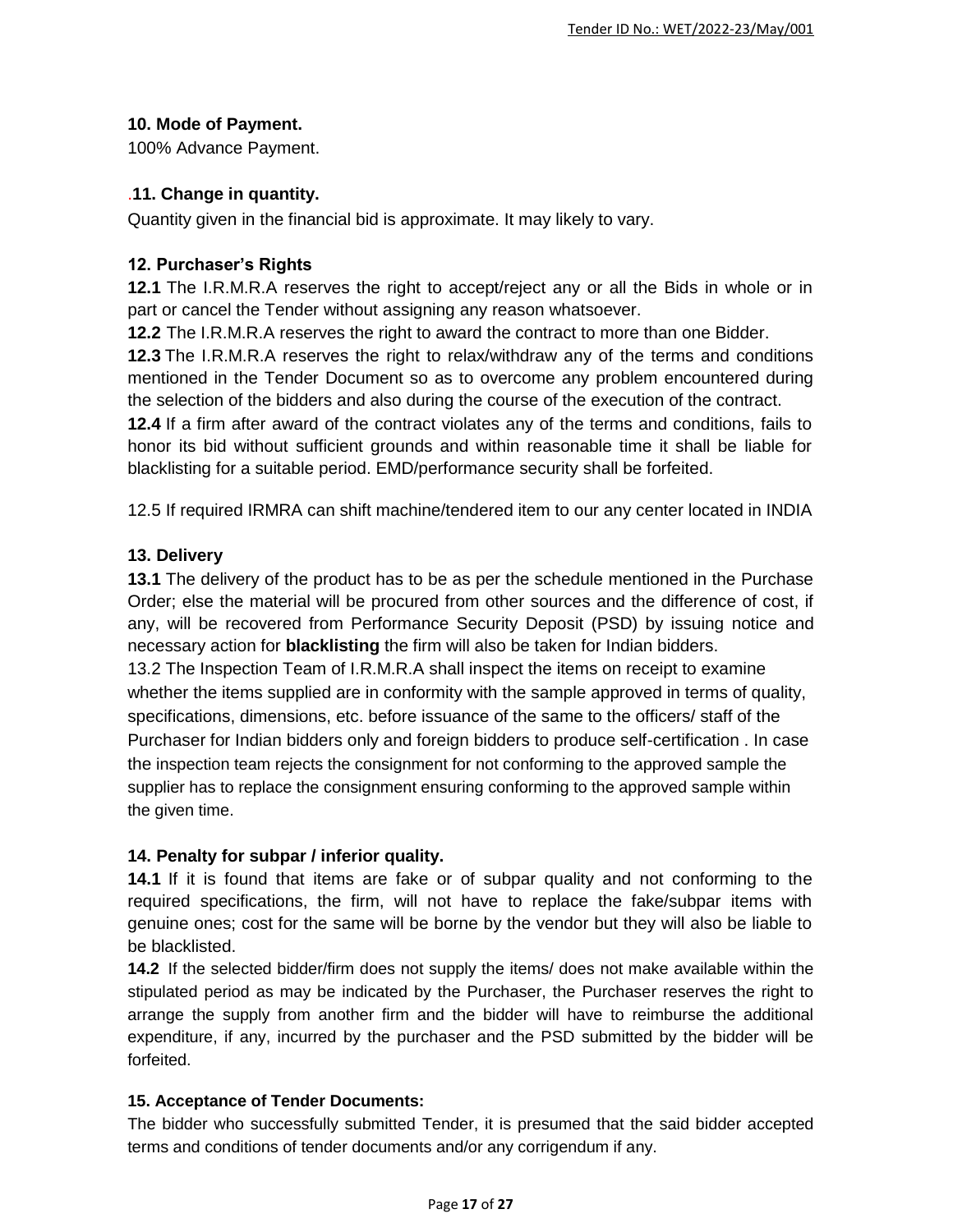## **DETAILS FOR HEALTH INSURANCE POLICY (MEDICLAIM POLICY)**

## Last Year Claim Amount :Rs.2,00,000.00

|                | LIST OF IRMRA CONTRACTUALS |            |            |             |                                         |                                                       |                     |        |  |
|----------------|----------------------------|------------|------------|-------------|-----------------------------------------|-------------------------------------------------------|---------------------|--------|--|
| Sr.<br>No.     | <b>NAME</b>                | DOJ        | DOB        | <b>UPTO</b> | <b>DESIGNATION</b>                      | QUALIFICATION                                         | <b>SECTION</b>      | SALARY |  |
| $\mathbf{1}$   | MR. BHIMRAO SONKAMBLE      | 26.11.12   | 18.3.1988  | 30.06.2021  | Junior Engineer                         | Dipl. In Mechanical Engg.,<br>ITI Fitter, NCVT Fitter | <b>TYRE</b>         | 26000  |  |
| $\overline{2}$ | MR. LILADHAR DHARKAR       | 19.12.2016 | 15.51986   | 30.06.2021  | Driver                                  | Under SSC                                             | <b>ADMIN</b>        | 24500  |  |
| 3              | MR. DNYANESHWAR JOSHI      | 11.04.13   | 01.06.1988 | 30.06.2021  | Hindi Translator cum Admin<br>Executive | MA, BED                                               | HR / ADMIN          | 22000  |  |
| 4              | MR. GHANSHYAM GABHALE      | 1.8.2016   | 20.05.1987 | 30.06.2021  | IT Executive                            | Dipl. In computer<br>Hardware & Networking            | IT                  | 20000  |  |
| 5.             | MR. SACHIN PATANGE         | 01.12.2017 | 31.01.1968 | 30.06.2021  | Technician                              | PWD Electrician, Certified<br>Autonomous Engineer     | MAINTENANCE         | 29600  |  |
| 6              | MS. SARASWATI SHARMA       | 05.01.2018 | 13.03.1988 | 30.06.2021  | Executive (Customer<br>Communication)   | M.Com                                                 | <b>CSC</b>          | 29000  |  |
| $\overline{7}$ | MRS. VARSHA NADIGER        | 23.01.2018 | 09.02.1987 | 30.06.2021  | Marketing & Branding<br>Officer         | B.SC (IT)                                             | <b>CSC</b>          | 36750  |  |
| 8              | MR. R. RAJEEV GANDHI       | 20.04.2018 | 09.06.1989 | 30.06.2021  | Junior Admin Executive                  | MA                                                    | SRICITY             | 30796  |  |
| 9              | MS. PRANALI RAUT           | 18.06.2018 | 18.05.1996 | 30.06.2021  | <b>Technical Service Executive</b>      | B.Tech (Plastic & Polymer<br>Engg)                    | <b>CSC</b>          | 20000  |  |
| 10             | MR. SARVANA KUMAR          | 30.4.2019  | 19.04.1995 | 30.06.2021  | Product Design Engineer                 | M.Tech                                                | PRODUCT DEVELOPMENT | 36300  |  |
| 11             | GULLIPALLI                 | 20.11.2021 | 12.08.1999 | 19.10.2022  | Trainee Engineer                        | B. Tech (Mech)                                        | <b>SRICITY</b>      | 15000  |  |
| 12             | <b>VIKAS KADURU</b>        | 12.10.2021 | 21.07.2000 | 11.10.2022  | Trainee Engineer                        | B. Tech (Mech)                                        | <b>SRICITY</b>      | 15000  |  |
| 13             | MR. AIRILY SHEFIN          | 22.11.2021 | 25.10.1999 | 21.11.2022  | Trainee Engineer                        | Dipl. In Fabrication Tech &<br><b>Erection Engg</b>   | SRICITY             | 15000  |  |
| 14             | MR. SUMAN ACHARYA          | 03.11.2021 | 02.10.1996 | 02.11.2022  | Senior Lab Analyst                      | Polymer Engg                                          | SARPOL              | 25000  |  |

## 1) Contractual Employees Details:

2) Existing Policy Copy as below: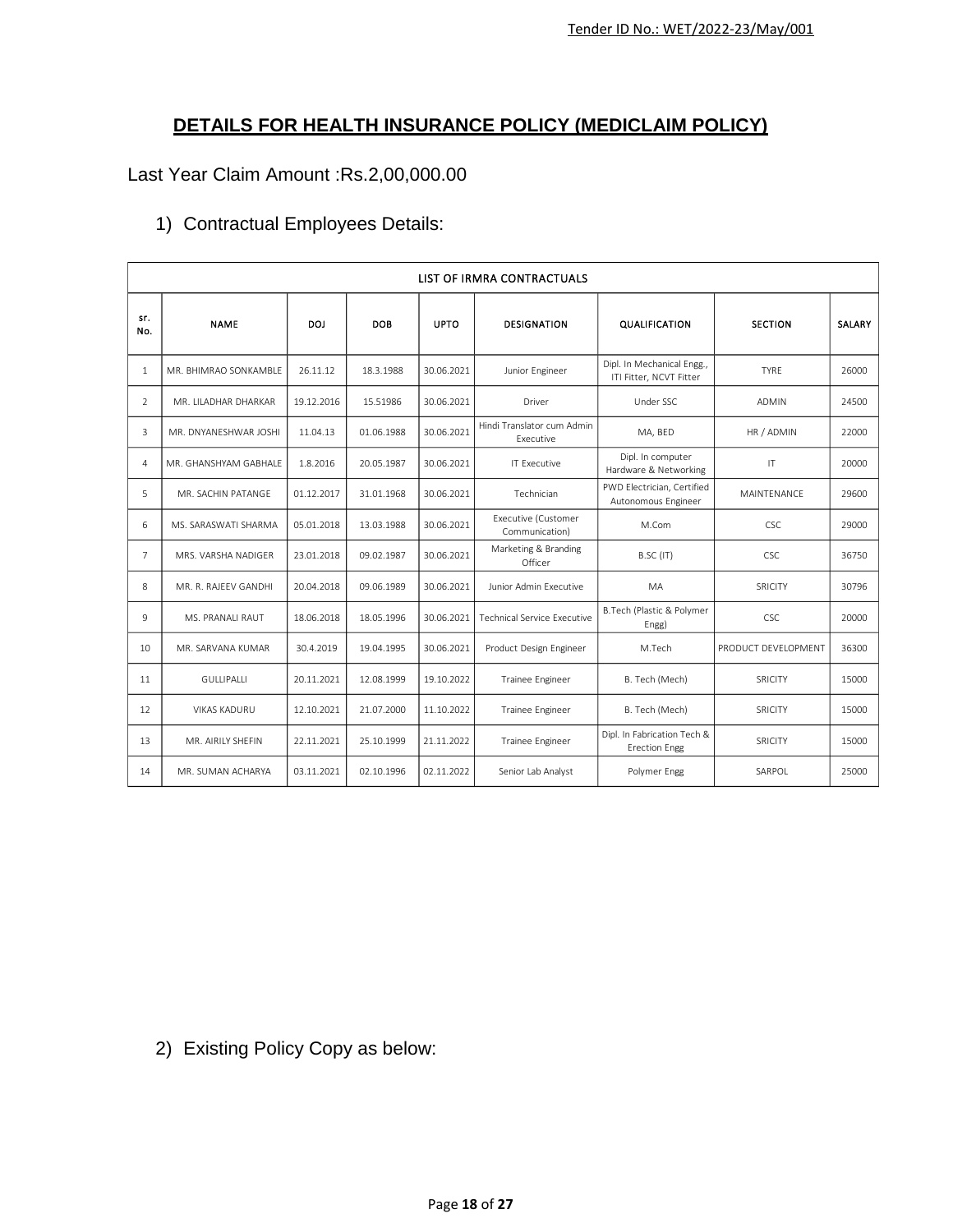| Cartergly yours<br><b>15 IBA JA JAHanz (II)</b> |                                                                                                                                                                                                  |                                                                                                 |                                                                                       |
|-------------------------------------------------|--------------------------------------------------------------------------------------------------------------------------------------------------------------------------------------------------|-------------------------------------------------------------------------------------------------|---------------------------------------------------------------------------------------|
|                                                 | Bajaj Allianz General Insurance Company Ltd.<br>Bajaj Allianz House, Airport Road, Yerawada, Pune - 411006<br>GROUP MEDICLAIM (STANDARD) POLICY SCHEDULE<br>UIN: IRDA/NL-HLT/BAGVP-H/V.V47/13-14 |                                                                                                 |                                                                                       |
|                                                 | Policy issuing office and Correspondence address for com-<br>munication by policyholder for claim, service request, notice,                                                                      | Ghatkopar(East),                                                                                | 4th Floor Destination. Near Shoppers Stop, M.G.Road.<br>Mumbai. 400089<br>Phone<br>No |
| summons, etc. :                                 |                                                                                                                                                                                                  | $-022.67443100$                                                                                 |                                                                                       |
| Policy No.                                      | OG-21-1907-8402-00000096                                                                                                                                                                         |                                                                                                 |                                                                                       |
| Product<br>Period of Insurance                  | GROUP MEDICLAIM (STANDARD)                                                                                                                                                                       |                                                                                                 |                                                                                       |
|                                                 | From 16:48:43 05-JAN-21 To 04-JAN-22<br>Midnight                                                                                                                                                 | Policy Issued On                                                                                | 07-JAN-21                                                                             |
| <b>Co-Insurance Details</b>                     | Own Share: 100%                                                                                                                                                                                  |                                                                                                 |                                                                                       |
| <b>Insured Name</b>                             | THE INDIAN RUBBER MANUFACTURERS RESEARCH ASSOCIATION                                                                                                                                             |                                                                                                 |                                                                                       |
| <b>Insured Address</b>                          | PLOT NO B 88 ROAD NO 22 WAGLE INDUSTRIAL ESTATE, , PO Area - WAGLE LE., , THANE,<br>MAHARASHTRA - 400604                                                                                         |                                                                                                 |                                                                                       |
| <b>Bank Details:</b>                            | No Details                                                                                                                                                                                       | No Details                                                                                      |                                                                                       |
| <b>GSTIN/UIN</b>                                | 27AAAA17089F1Z6                                                                                                                                                                                  | Place of Supply/State 27 - Maharashtra<br><b>Code/Name</b>                                      |                                                                                       |
| Company GST No:                                 | 27AABCB5730G1ZX                                                                                                                                                                                  | Invoice No:                                                                                     | 237590330/1                                                                           |
| Company PAN:                                    | AABCB5730G                                                                                                                                                                                       |                                                                                                 |                                                                                       |
| Additional" Loading @                           | $\propto$                                                                                                                                                                                        |                                                                                                 |                                                                                       |
| Additional Discount®                            | $\propto$                                                                                                                                                                                        |                                                                                                 |                                                                                       |
| <b>Base Premium</b>                             | 1,05,285,00                                                                                                                                                                                      |                                                                                                 |                                                                                       |
| <b>Special Discount</b>                         |                                                                                                                                                                                                  |                                                                                                 |                                                                                       |
| <b>Net Premium</b>                              | 1,05,285.00                                                                                                                                                                                      |                                                                                                 |                                                                                       |
| Terrorism" Surcharge                            |                                                                                                                                                                                                  |                                                                                                 |                                                                                       |
| <b>Stamp Duty</b>                               |                                                                                                                                                                                                  |                                                                                                 |                                                                                       |
| State GST (9%)                                  | 9,476.00                                                                                                                                                                                         |                                                                                                 |                                                                                       |
| Central GST (9%)                                | 9,476.00                                                                                                                                                                                         |                                                                                                 |                                                                                       |
| <b>Final Premium</b>                            | 1,24,237.00                                                                                                                                                                                      |                                                                                                 |                                                                                       |
| "" All Premium figures are in Rupee.            |                                                                                                                                                                                                  |                                                                                                 |                                                                                       |
|                                                 | On specific request and subject to terms and conditions, record of information exchange will be made available.                                                                                  |                                                                                                 |                                                                                       |
| September of the next financial year.           | As per the GST regulations, the amount of GST will not be refunded if the policy / endorsement is cancelled after 30th                                                                           |                                                                                                 |                                                                                       |
| <b>Scope of Cover</b>                           | As per the policy wording attached.                                                                                                                                                              |                                                                                                 |                                                                                       |
| <b>Risk Covered</b>                             | -1                                                                                                                                                                                               |                                                                                                 |                                                                                       |
| <b>Special Perils</b>                           | $\overline{2}$                                                                                                                                                                                   |                                                                                                 |                                                                                       |
| <b>Special Exclusions</b>                       |                                                                                                                                                                                                  |                                                                                                 |                                                                                       |
| <b>Subject to Clauses</b>                       |                                                                                                                                                                                                  |                                                                                                 |                                                                                       |
| <b>Warranties</b>                               |                                                                                                                                                                                                  |                                                                                                 |                                                                                       |
| <b>Special Conditions</b>                       |                                                                                                                                                                                                  |                                                                                                 |                                                                                       |
| Comments                                        |                                                                                                                                                                                                  |                                                                                                 |                                                                                       |
| <b>Bank RM Employee Code:</b>                   |                                                                                                                                                                                                  |                                                                                                 |                                                                                       |
| <b>Broker Code 10033563</b>                     |                                                                                                                                                                                                  |                                                                                                 | <b>Channel Name: ML</b>                                                               |
|                                                 | <b>Broker Name: NJ INSURANCE BROKERS PRIVATE LIMITED</b>                                                                                                                                         |                                                                                                 |                                                                                       |
| <b>Contact No: 9909020750/0</b>                 |                                                                                                                                                                                                  |                                                                                                 |                                                                                       |
| Email - miral.gajjar@njgroup.in                 |                                                                                                                                                                                                  |                                                                                                 |                                                                                       |
| <b>Premium Collection Details</b>               | [Receipt No/Collection No/Amount] 1901-02573529 / 235291161 / Rs. 1,24,237.00,                                                                                                                   |                                                                                                 |                                                                                       |
|                                                 |                                                                                                                                                                                                  | *** If Premium paid through Cheque, the Policy is void ab-initio in case of dishonour of Cheque |                                                                                       |

e mem are ha udgha polis suy clusterájne.<br>Gerverző Insurrance Company Ltd.

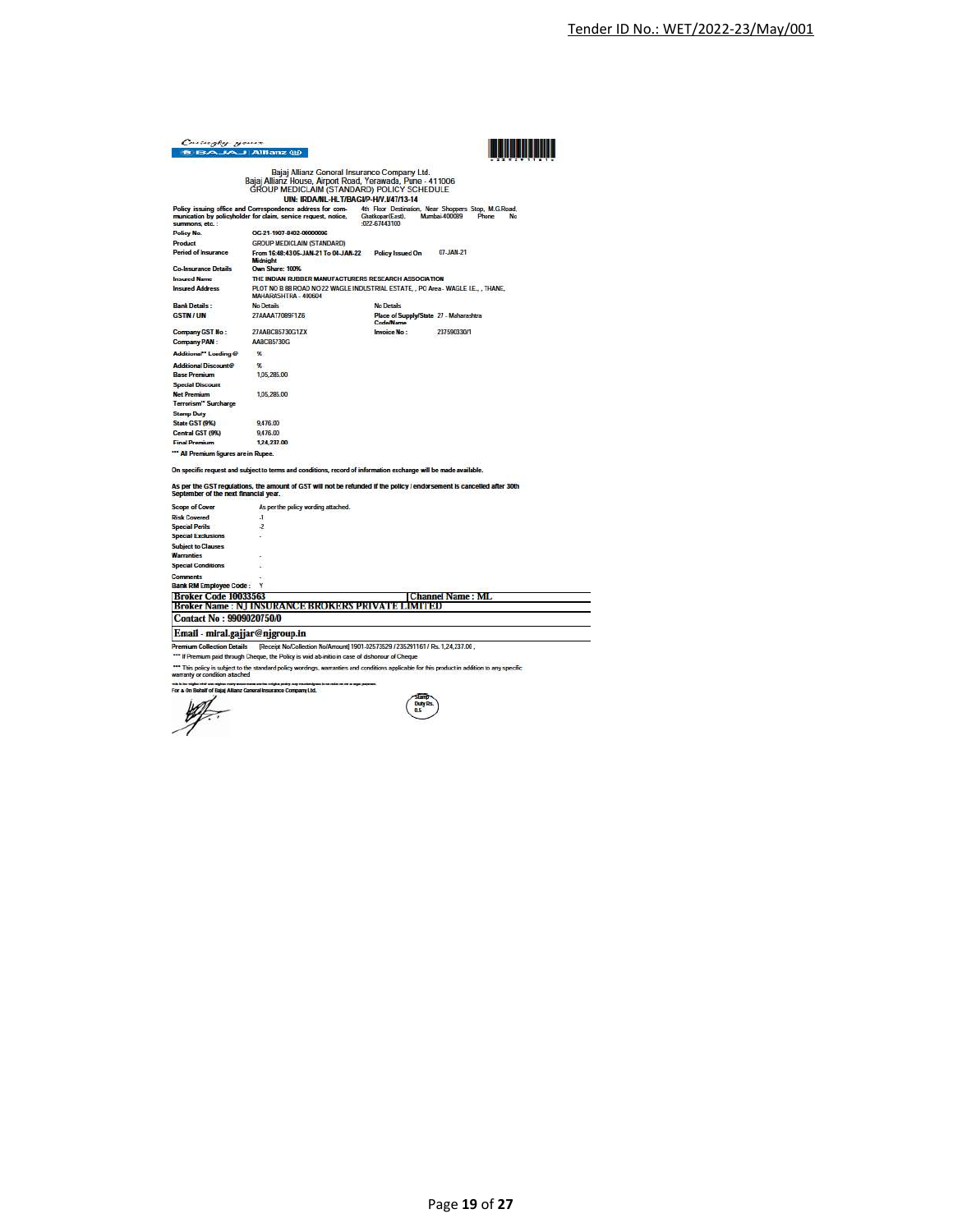# **ANNEXURE- I**

### **DECLARATION**

From M/s. ……………………………………………..

………………………………………………………

### To

THE DIRECTOR Indian Rubber Manufacturers' Research Association 254 / 1B, Road No. 16 V, Wagle Industrial Estate, Thane – West, 400601

## Dear Sir,

1. I/We have read and understood the contents of the Tender and agree to abide by the terms and conditions of this Tender.

2. I/We also confirm that in the event of my/our tender being accepted, I/we hereby undertake to furnish Performance Security, as applicable, in the form of Demand Draft.

3. I/We further undertake that none of the Proprietor/Partners/Directors of the firm was or is Proprietor or Partner or Director of any firm with whom the Government have blacklisted/banned / suspended business dealing. I/We further undertake to report to the I.R.M.R.A. immediately after we are informed but in any case, not later than 15 days, if any firm in which Proprietor /Partners/Directors are Proprietor or Partner or Director of such a firm which is blacklisted/banned/suspended in future during the currency of the Contract with you.

Yours faithfully,

**(Signature of the Bidder) Name: Designation**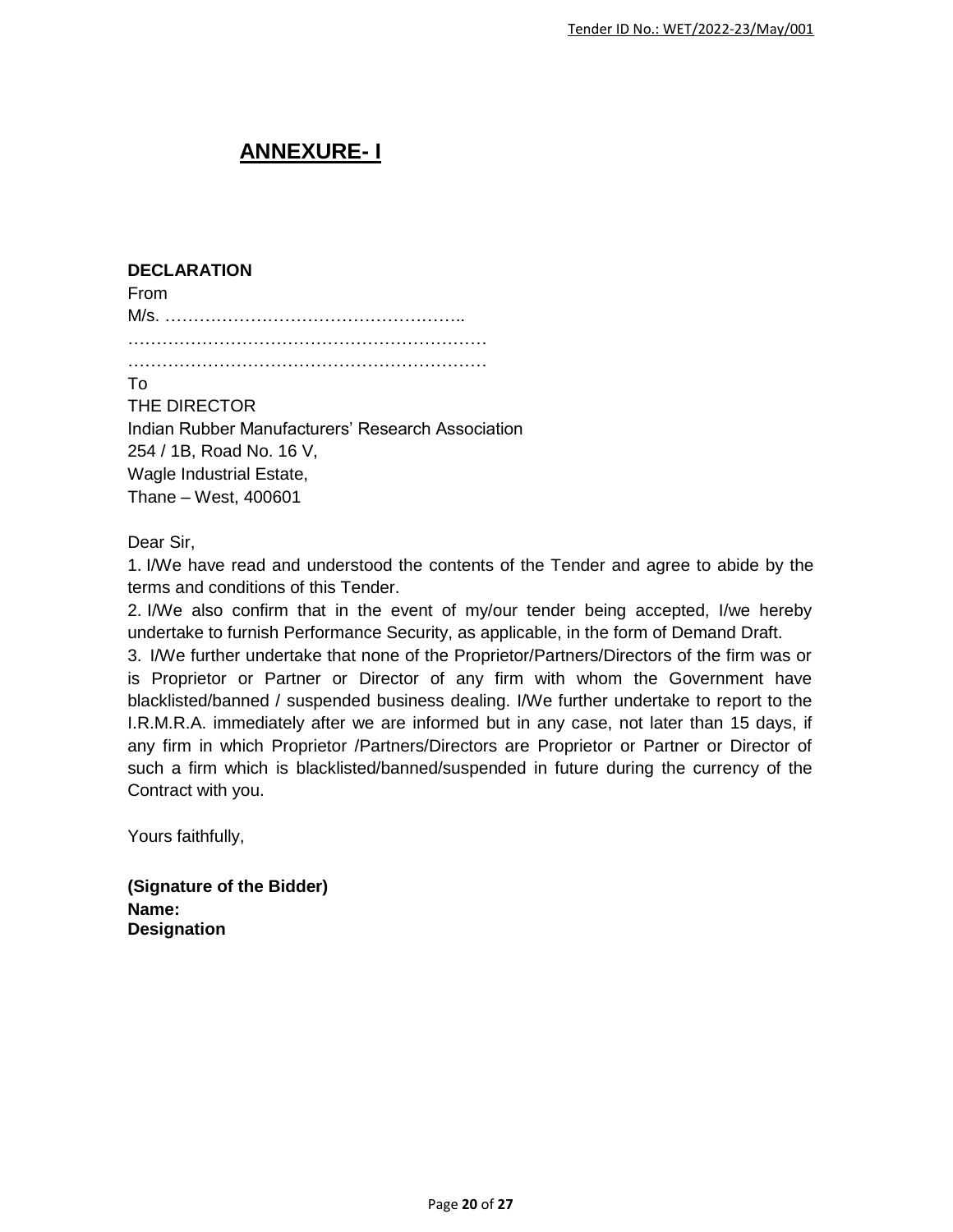## **ANNEXURE-II**

#### **BANK GUARANTEE FORM FOR PERFORMANCE SECURITY**

Director,

Indian Rubber Manufacturers Research Association 254/1B, Road No.16V, Wagle Industrial Estate, Thane (w) Maharashtra State (India) - 400 604

WHEREAS \_\_\_\_\_\_\_\_\_\_\_\_\_\_\_\_\_\_\_\_\_\_\_\_\_\_\_\_\_\_\_\_\_\_(Name and address of the supplier) (Hereinafter called "the supplier") has undertaken, in pursuance of contract no\_\_\_\_\_\_\_\_\_\_\_\_\_\_\_\_\_\_\_\_\_\_\_\_ dated to supply (description of goods and services) (herein after called "the contract").

AND WHEREAS it has been stipulated by you in the said contract that the supplier shall furnish you with a bank guarantee by a scheduled commercial bank recognized by you for the sum specified therein as security for compliance with its obligations in accordance with the contract; AND WHEREAS we have agreed to give the supplier such a bank guarantee;

NOW THEREFORE we hereby affirm that we are guarantors and responsible to you, on behalf of the supplier, up to a total of. \_\_\_\_\_\_\_\_\_\_\_\_\_\_\_\_\_\_\_\_\_\_\_\_ (Amount of the guarantee in words and figures), and we undertake to pay you, upon your first written demand declaring the supplier to be in default under the contract and without cavil or argument, any sum or sums within the limits of (amount of guarantee) as aforesaid, without your needing to prove or to show grounds or reasons for your demand or the sum specified therein.

We hereby waive the necessity of your demanding the said debt from the supplier before presenting us with the demand.

We further agree that no change or addition to or other modification of the terms of the contract to be performed there under or of any of the contract documents which may be made between you and the supplier shall in any way release us from any liability under this guarantee and we hereby waive notice of any such change, addition or modification.

This guarantee shall be valid till such time to cover two months beyond the warranty period from the date of Notification of Award i.e. up to **a contract (indicate date).** 

> ……………………………. (Signature with date of the authorized officer of the Bank) …………………………………………………………. Name and designation of the officer …………………………………………………………. Seal, name & address of the Bank and address of the Branch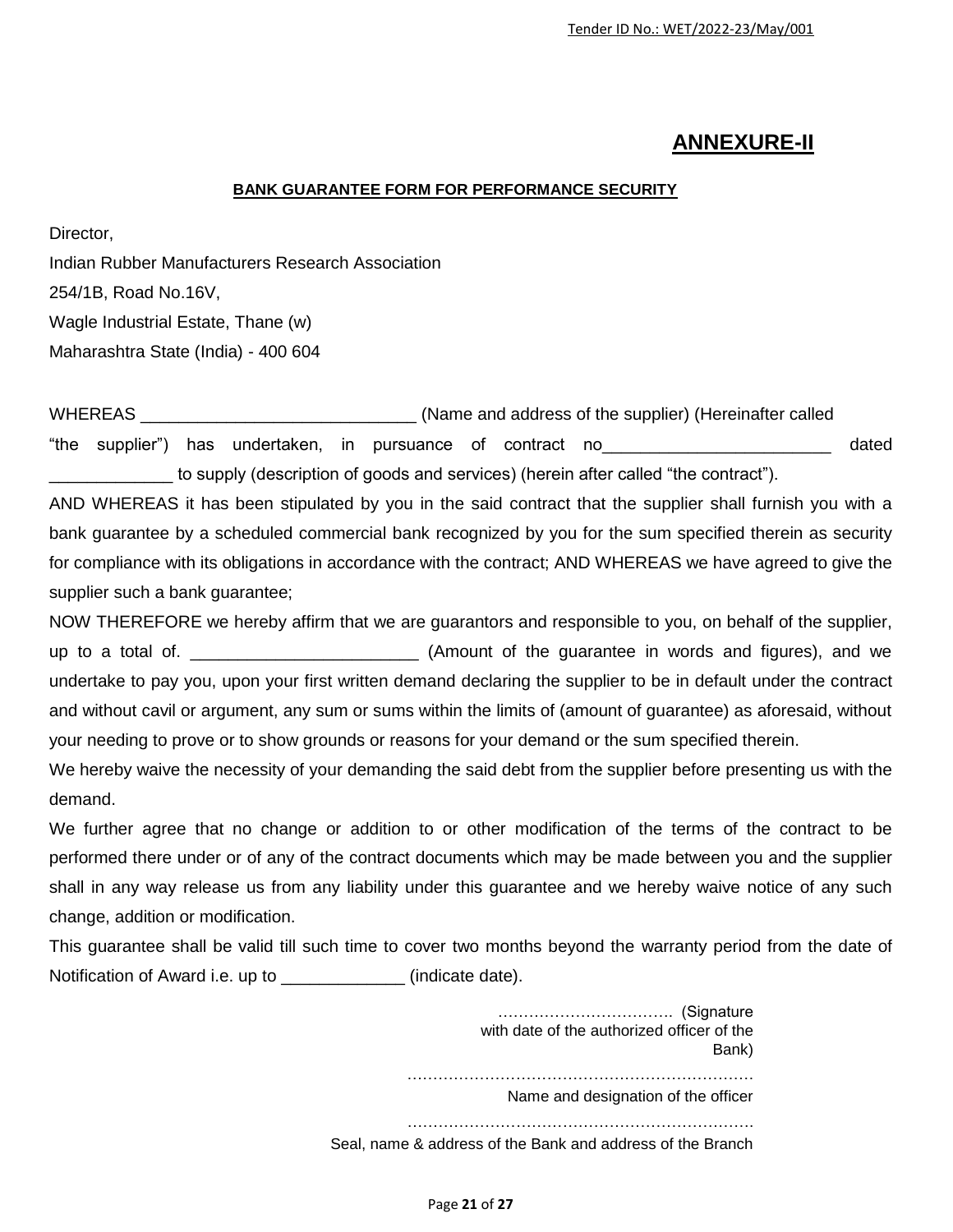## **ANNEXURE-III**

## **CONFIDENTIALITY AGREEMENT**

#### **Declaration:**

We M/s.

here by undertake to abide by the following:

a)The drawings and any other inputs data provided by IRMRA are confidential and we will keep these in safe custody with us.

b) The information contained in the documents provided by IRMRA will not be divulged to any other person or copied by us.

c)We are solely responsible to prevent any possible pilferages of documents provided by IRMRA.

d) These drawings and other inputs data are the property of IRMRA and will not be used for any other purpose other than the purpose for which these documents are issued.

Place : Signature with Seal: 2000 2010 2020

Name:

Date:

Designation: \_\_\_\_\_\_\_\_\_\_\_\_\_\_\_\_\_\_\_\_\_

Vendor Address: etc. and the venture of the venture of the venture of the venture of the venture of the venture of the venture of the venture of the venture of the venture of the venture of the venture of the venture of th

\_\_\_\_\_\_\_\_\_\_\_\_\_\_\_\_\_\_\_\_\_\_

\_\_\_\_\_\_\_\_\_\_\_\_\_\_\_\_\_\_\_\_\_\_

\_\_\_\_\_\_\_\_\_\_\_\_\_\_\_\_\_\_\_\_\_\_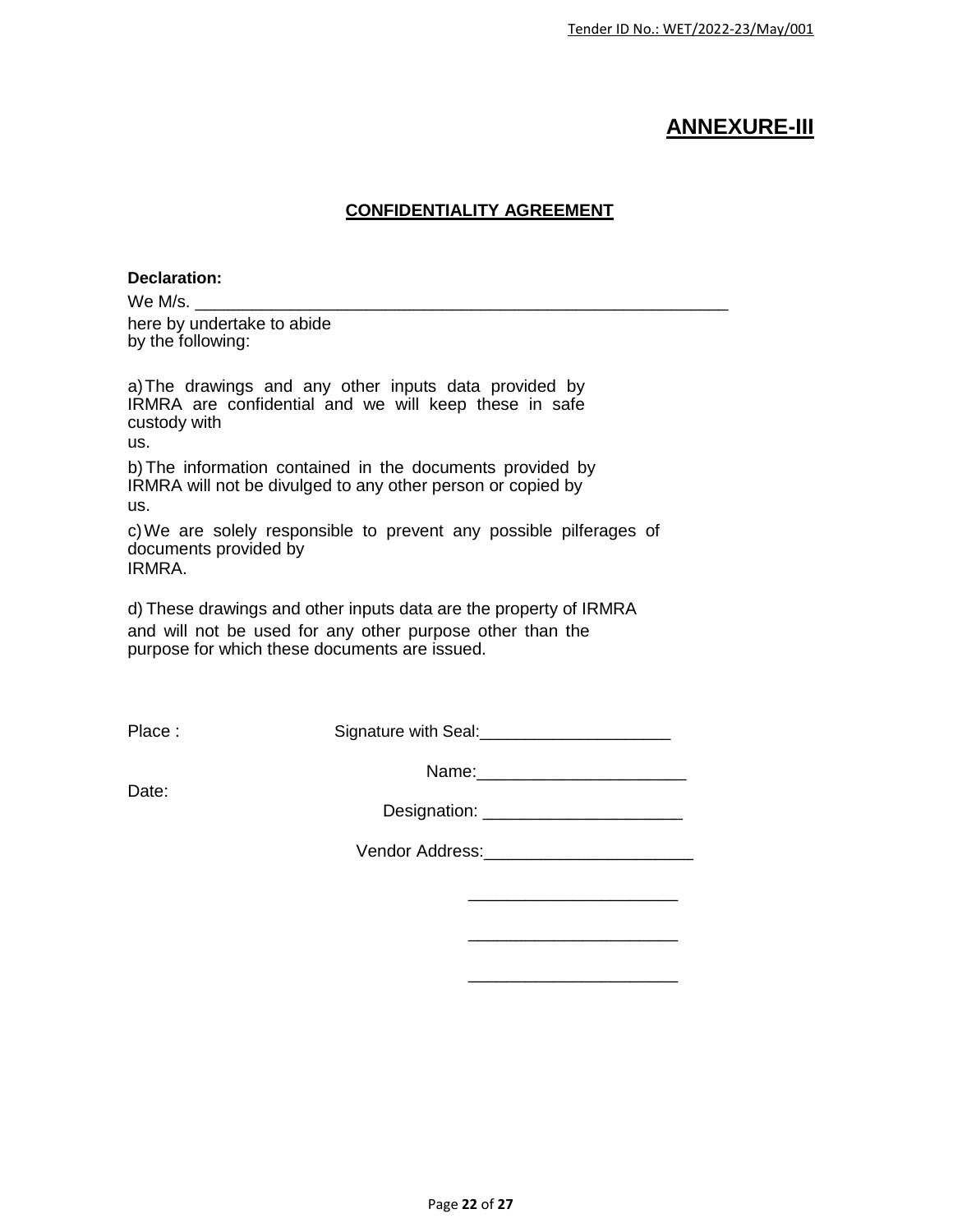# **ANNEXURE- IV**

#### **BANK GUARANTEE FORM FOR EMD**

| Whereas                                                                                                                                                                                                                              |                                                                                                                                                                                                                                                           |  | (hereinafter called the "Tenderer") has submitted its quotation                                  |
|--------------------------------------------------------------------------------------------------------------------------------------------------------------------------------------------------------------------------------------|-----------------------------------------------------------------------------------------------------------------------------------------------------------------------------------------------------------------------------------------------------------|--|--------------------------------------------------------------------------------------------------|
| dated                                                                                                                                                                                                                                | for the supply of $\frac{1}{2}$ meson in the supply of $\frac{1}{2}$ meson in the supply of $\frac{1}{2}$ meson in the supply of $\frac{1}{2}$ meson in the supply of $\frac{1}{2}$ meson in the supply of $\frac{1}{2}$ meson in the supply of $\frac{1$ |  | (hereinafter called the                                                                          |
| "tender") against the purchaser's tender enquiry No.                                                                                                                                                                                 |                                                                                                                                                                                                                                                           |  | Know all persons by                                                                              |
|                                                                                                                                                                                                                                      |                                                                                                                                                                                                                                                           |  | (Hereinafter                                                                                     |
| called the "Bank") having our registered office at                                                                                                                                                                                   |                                                                                                                                                                                                                                                           |  |                                                                                                  |
| are bound unto <b>contract and the set of the set of the set of the set of the set of the set of the set of the set of the set of the set of the set of the set of the set of the set of the set of the set of the set of the se</b> |                                                                                                                                                                                                                                                           |  | (hereinafter called the "Purchaser) in the sum of                                                |
|                                                                                                                                                                                                                                      |                                                                                                                                                                                                                                                           |  | for which payment will and truly to be made to the said Purchaser,                               |
|                                                                                                                                                                                                                                      |                                                                                                                                                                                                                                                           |  | the Bank binds itself, its successors and assigns by these presents. Sealed with the Common Seal |
|                                                                                                                                                                                                                                      |                                                                                                                                                                                                                                                           |  |                                                                                                  |

- 1) If the Tenderer withdraws or amends, impairs or derogates from the tender in any respect within the period of validity of this tender.
- 2) If the Tenderer having been notified of the acceptance of his tender by the Purchaser during the period of its validity: -

fails or refuses to furnish the performance security for the due performance of the contract or fails or refuses to accept/execute the contract or if it comes to notice that the information/documents furnished in its tender is incorrect, false, misleading or forged

We undertake to pay the Purchaser up to the above amount upon receipt of its first written demand, without the Purchaser having to substantiate its demand, provided that in its demand the Purchaser will note that the amount claimed by it is due to it owing to the occurrence of one or both the two conditions, specifying the occurred condition(s).

This guarantee will remain in force for a period of forty-five days after the period of tender validity and any demand in respect thereof should reach the Bank not later than the above date.

> ………………………………………… (Signature with date of the authorized officer of the Bank) ………………………………………………………….

> > Name and designation of the officer

………………………………………………………….

………………………………………………………….

Seal, name & address of the Bank and address of the Branch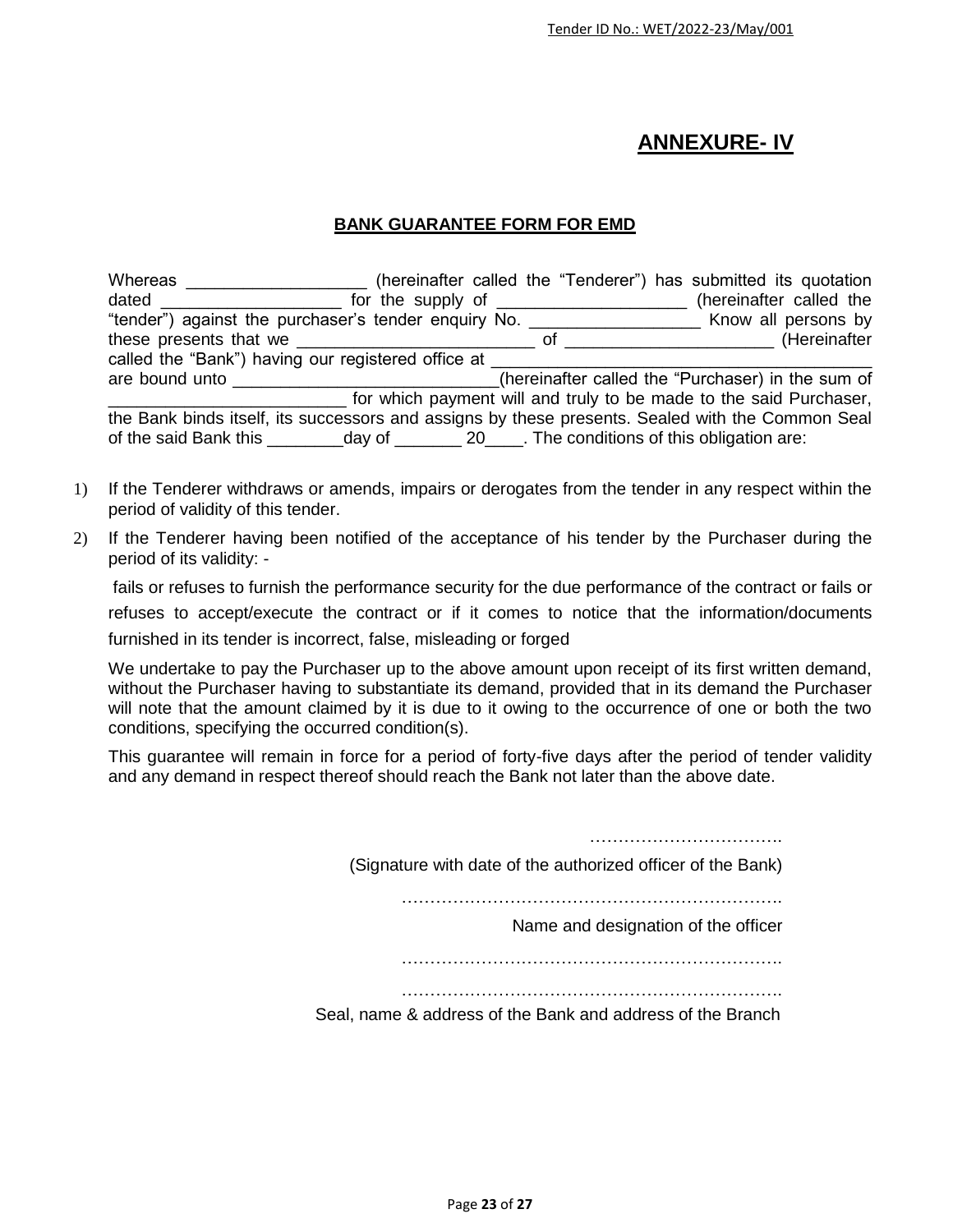## **ANNEXURE- V**

## **LETTER OF ACCEPTANCE**

## **COMPLIANCE TO STANDARD TERMS AND CONDITIONS**

**Tender Enquiry No. : Dt.** 

#### **Bidder's Name:**

I/We, confirm that I/We are authorized to submit Tender on behalf of the firm participating in the Tender and have perused the entire Tender Enquiry document including all its amendments till date.

Having perused the subject Tender Enquiry with all amendments (wherever applicable). I/We hereby confirm unconditional acceptance and compliance to abide by all its Terms and Conditions as mentioned in Tender Documents without any deviations whatsoever.

I/We certify that the prices quoted against the Tender Enquiry are competitive and without adopting any unfair/unethical means including cartelization.

I/We certify that Tendering firm has not been banned by Govt.of India or by any Indian Ministry from business dealings.

I/We also certify that the information given is factually correct, true and nothing material has been concealed.

**Name of Representative with signature and seal**…………………

…………………… ………………………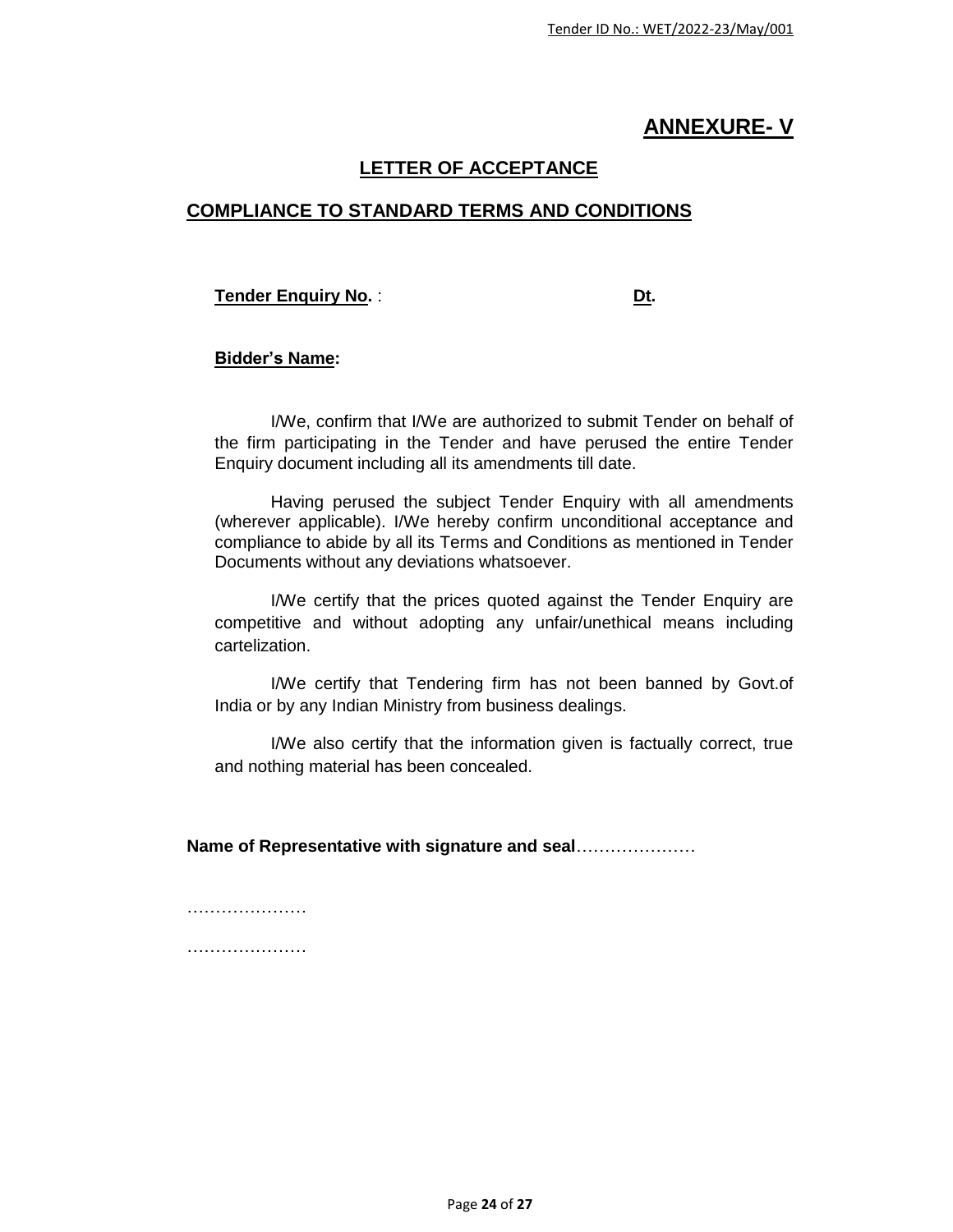## **ANNEXURE- VI**

## **TO BE ISSUED IN FIRMS LETTER HEAD**

## **Addressed to the order Placing Authority**

## **CERTIFICATE ISSUED IN ACCCORDANCE WITH PARA 171 OF GST ACT 2017 CONFORMANCE TO ANTI-PROFITEERING MASURES**

"It is hereby certified that any reduction in rate of tax on any supply of Goods or Services or the benefit of input tax credit in respect of RFP/Purchase/ Work Order No. \_\_\_\_\_\_\_\_\_\_\_\_\_\_\_\_\_\_\_\_\_\_\_\_\_\_\_ dated \_\_\_\_\_\_\_\_\_ and our Quotation No<sub>c</sub> and the state of the dated  $\frac{1}{2}$  and  $\frac{1}{2}$  shall be passed on to the recipient/order placing authority by commensurate reduction in prices. The benefit so accrued will be passed on in the form of revised prices prior to raising invoice for payment.

Place: Place: Signature of Authorised Signatory Date: (Name of the person) Address

| FIRM'S GST UID:      |  |
|----------------------|--|
| <b>HSN/SAC CODE:</b> |  |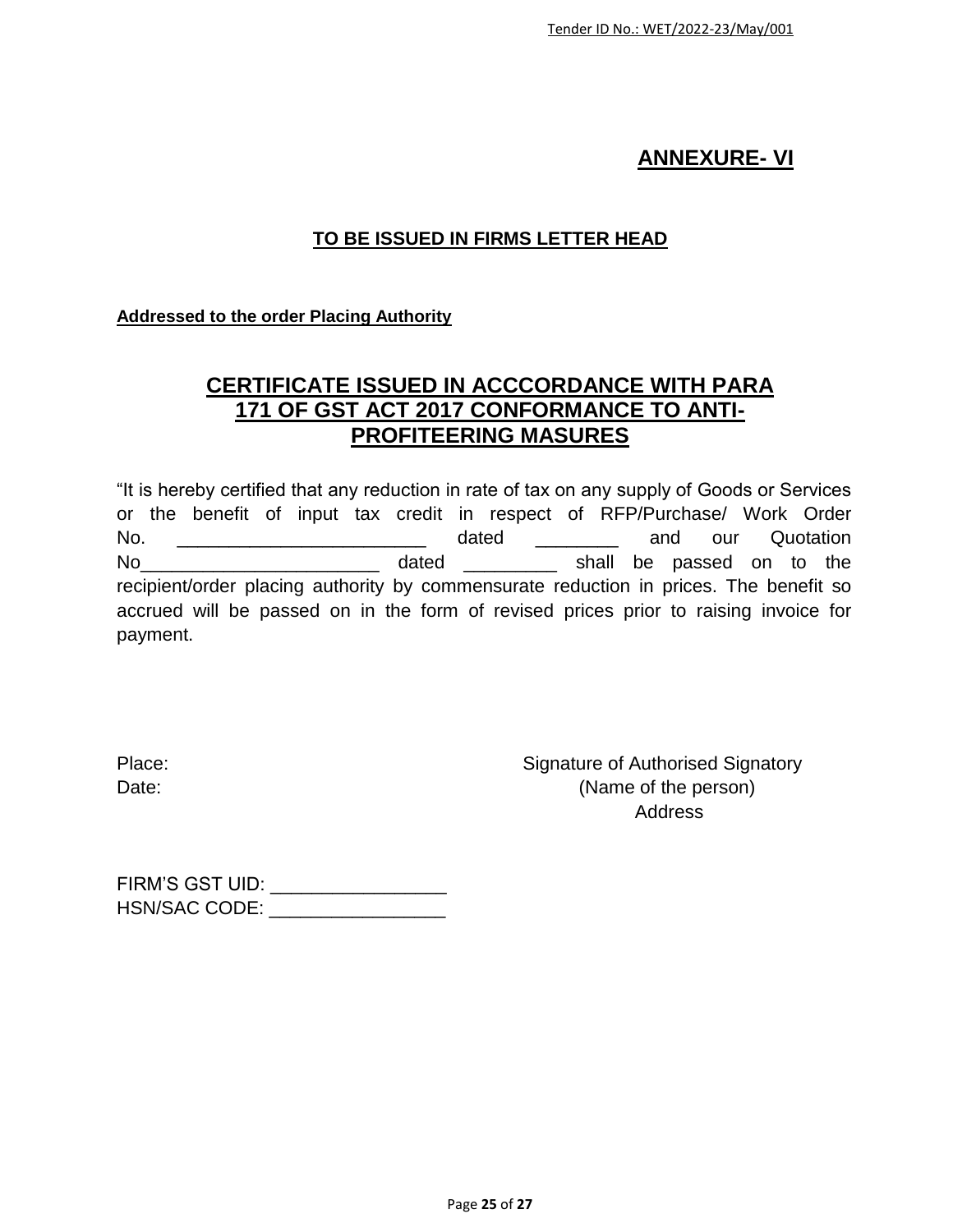## **ANNEXURE- VII**

# **TO BE ISSUED IN FIRMS LETTER HEAD**

# **Certificate**

I have read the clause regarding restrictions on procurement from a bidder of a country which shares a land border with India; I certify that this bidder is not from such a country or, if from such a country, has been registered with the Competent Authority. I hereby certify that this bidder fulfills all requirements in this regard and is eligible to be considered. (where applicable, evidence of valid registration by the Competent Authority shall be attatched.)"

**Place: Signature of Authorised Signatory**

**Date: (Name of the person) Address**